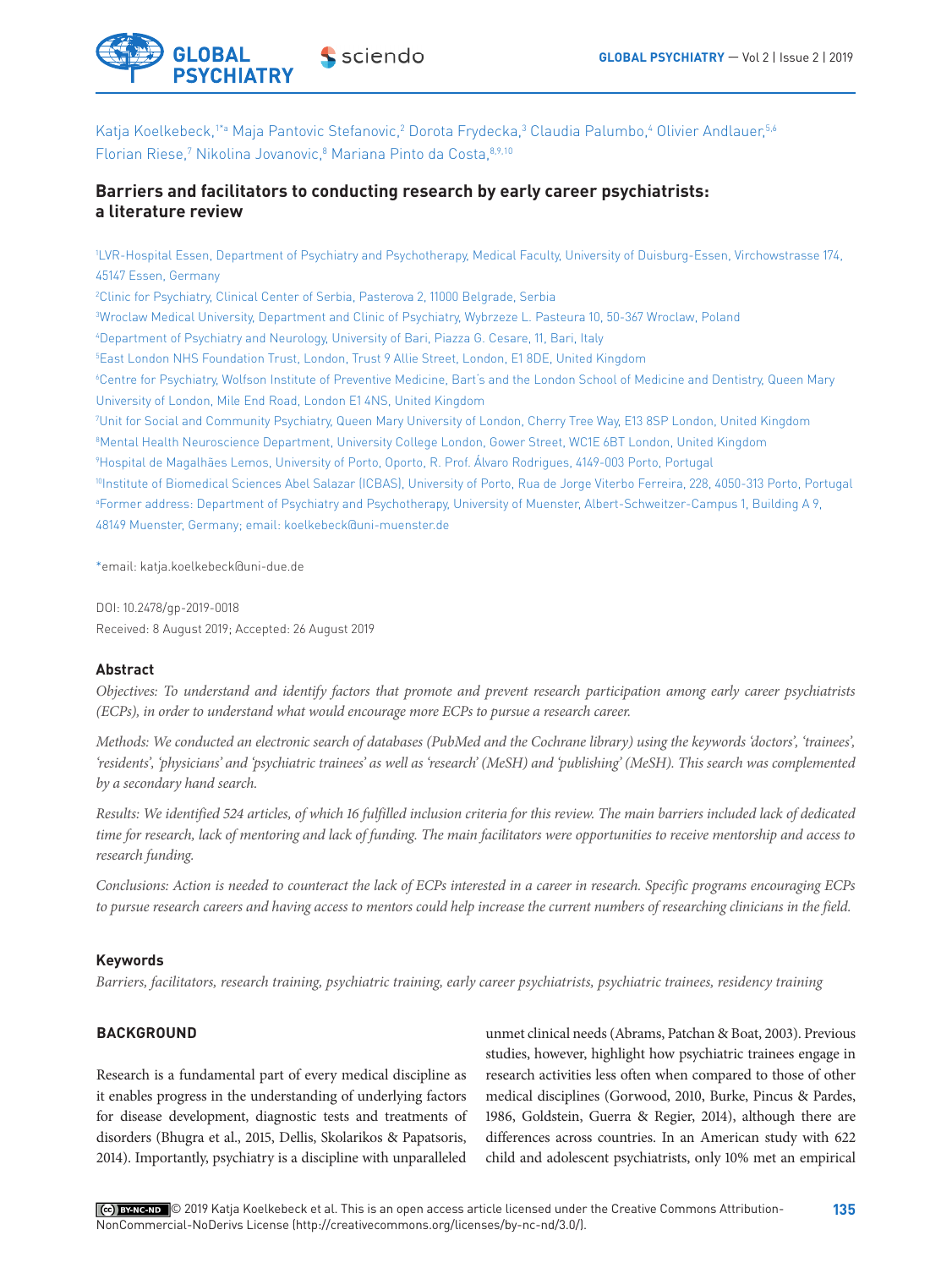definition of a researcher (Mrazek, Shapiro & Pincus, 1991). This definition describes a researcher as a person who: i) spends at least 20% of their time in research, ii) has had at least one original paper published in the two preceding years and iii) has external funding or assigned time for research activities (Beaty et al., 1986). Moreover, only 20% of the psychiatric departments of American medical schools were found to be researchintensive (Reynolds et al., 2009). Furthermore, the number of early career psychiatrists (ECPs) engaging in research appears to be reducing (Silberman et al., 2012), although there are no precise data to explain this.

One of the main goals of (academic and clinical) education in psychiatry should be to encourage individuals in the early stages of their careers to conduct research (Dellis et al., 2014). The lack of motivation to pursue a career in psychiatry research could be addressed as early as in medical school. A study in the USA (Curran et al., 2015) had interviewed first-year medical students from six American medical schools who participated in a mentored summer program in geriatric psychiatry. Students were asked about their research interests and whether they would like to pursue an academic career. Results indicated that 66% of students were interested in an academic career, 44% in a career in geriatric psychiatry/medicine and 36% in academic geriatrics. These figures indicate that students could be motivated into academic spheres if their interest is sparked. Other research indicates that only 10–20% of trainees lack interest in taking up an academic career (Kuzman et al., 2009, Williams, Curran, 1998). Getting experience in research early in training enables ECPs to balance research time as well as clinical work, and might have an impact on their professional choices (Torous, Padmanabhan, 2014). However, in child and adolescent psychiatry (CAP), only one third of all curricula across Europe offer mandatory research training (Simmons et al., 2012). Psychiatric trainees are also confronted with a number of factors impacting their interest and engagement in scientific work. Although previous studies have identified heterogeneous factors that facilitate and prevent trainees of any medical discipline (e.g., surgery or other clinical disciplines [Canadian Plastic Surgery Research Collaborative (CPSRC), 2017, Kwan et al., 2017]) establishing and/or continuing research activities, there is a lack of understanding of what facilitates/ prevents people at the beginning of their careers in psychiatry from engaging in research. The purpose of this review was to identify research studies conducted on ECPs, and to synthetize information about facilitators and barriers to them engaging in research.

## **METHODS**

### **Search strategy**

The electronic search of the literature was performed in the databases PubMed and the Cochrane library. The following search terms were used: doctor descriptors ('doctors', 'trainees', 'residents', 'physicians'), ECP descriptors ('psychiatric trainees', 'early career psychiatrists'), and research descriptors ('research' [MeSH] and 'publishing' [MeSH]). A secondary hand search was performed in the relevant psychiatric journals and grey literature. Moreover, experts were contacted to identify other relevant articles in the field. Additional web-based and manual searches for abstracts published from the conferences of the World Psychiatric Association (WPA), the American Psychiatric Association (APA) and the European Psychiatric Association (EPA) were carried out. The literature research was performed until August 2018.

#### **Eligibility criteria**

The review included primary studies reporting data on: i) psychiatric trainees or ECPs and ii) factors that represent barriers or facilitators towards research in psychiatry. We have included articles published in English, French and German.

#### **Data extraction and analysis**

Following the search, all potential studies were exported and duplicates removed. Titles and abstracts were screened for inclusion (MP). In cases where there was ambiguity about the relevance of the study, the full paper was obtained and reviewed. Twenty percent of abstracts were screened by a second reviewer (KK). Please see Figure 1 for a flow-chart of the papers included in this review. The content of the papers were analysed according to the main themes, which were grouped and categorised as either barriers or facilitators of ECPs conducting research.

## **RESULTS**

The searches yielded a total of 524 articles, which were consecutively screened. Of these, 16 articles met the inclusion criteria, 12 corresponding to original research papers, one review paper, one essay, one report and one opinion paper (see Table 1). The studies finally included were published between 1998 and 2018, reporting results of a total of 1.606 participants. Factors that both facilitated and prevented ECPs from conducting research were identified.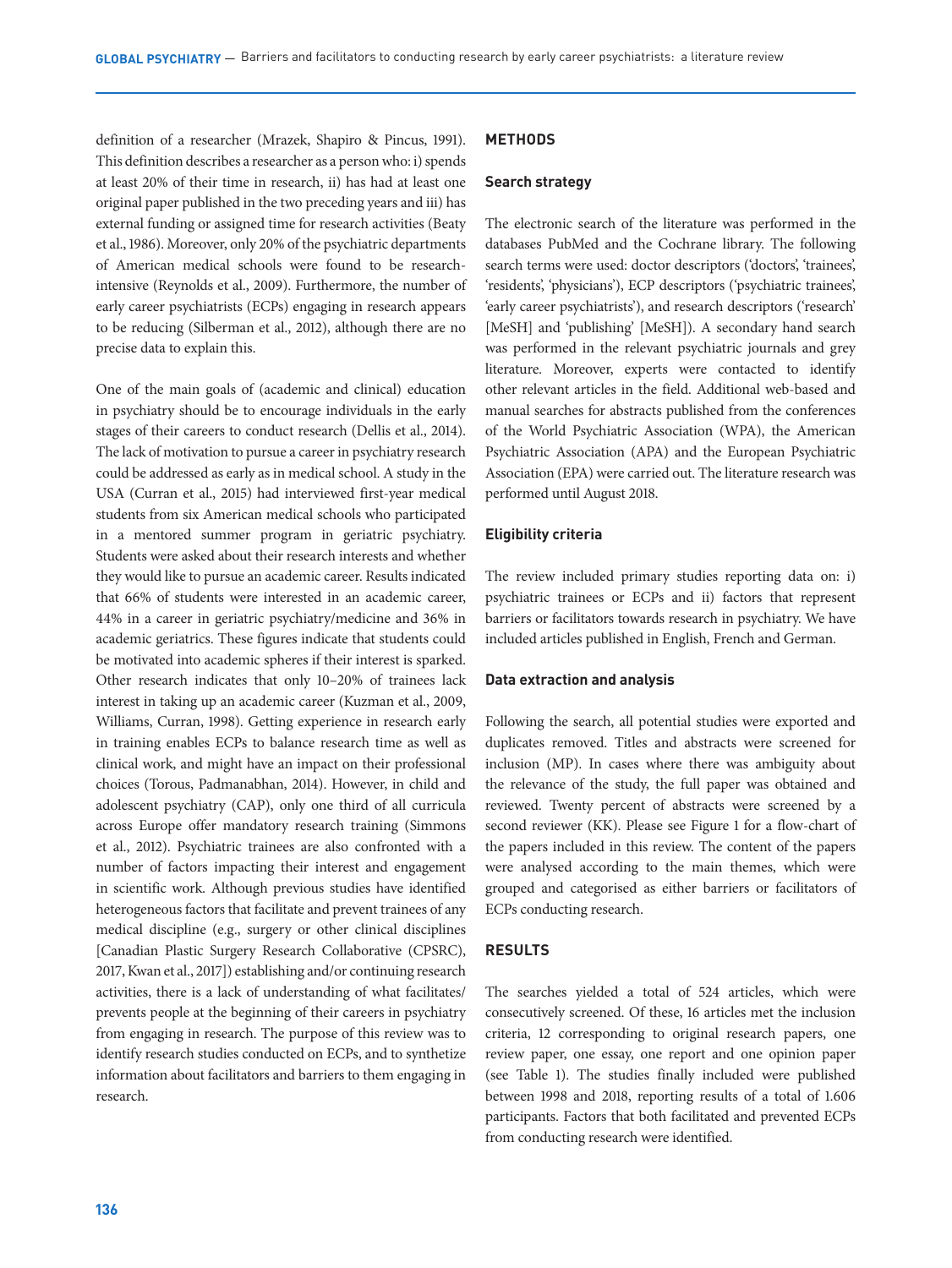

Figure 1. The number of studies identified, screened, included and excluded at each stage.

## **Barriers to conducting research**

### **Lack of protected time and work-related stress**

Seven studies identified a lack of uninterrupted time as a factor impacting research activity (Mitwalli, Al Ghamdi & Moussa, 2014, Williams, Curran, 1998, Torous, Padmanabhan, 2014, Laliberte et al., 2016). In a national study of psychiatric trainees in Portugal (n = 80), only 32% were involved in any type of research project and lack of time (15.4%) was among the top three reasons for non-involvement in research (Pinto da Costa et al., 2013). In a cross-sectional study in Serbia (n = 51 trainees), 29.2% of ECPs stopped research before finishing specialisation; they indicated having little research-dedicated time (Pantovic et al., 2012). Moreover, work-related stress has been identified as a major obstacle in performing research (Mitwalli et al., 2014). A survey of research opportunities and training strategies in 70 departments of psychiatry in the USA and Canada revealed a fairly low number of research training opportunities, with only approximately one-third of the programs offering a research track, and 52% of these programs reported that fewer than 10% of their trainees had joined a research track in the last five years (Balon, Singh, 2001).

## **Lack of funding**

Two studies identified lack of funding as a prominent factor preventing ECPs from performing and continuing research.

Debt load has been found to correlate with decreased interest **Figure 1 Figure 1 Figure 1**. The number of studies in research activities (Silberman et al., 2012) and represents a serious concern. On average, psychiatrists earn less money than colleagues from other specialties, and this is specifically true for child and adolescent psychiatrists (Remschmidt, van Engeland, 2012, Volpe, Boydell & Pignatiello, 2013). Researchers tend to earn even less than clinical practitioners, as they might not be able to join on-call duties (Abrams et al., 2003). In a crosssectional study in Serbia on the research activities of ECPs (n = 51 trainees), lack of funding was identified as a major barrier (Pantovic et al., 2012). Similarly, in a survey in France  $(n = 603)$ , half of the psychiatric trainees were motivated to go on to a Master's course (van Effenterre, 2011). However, one quarter of them had to choose their topic to correspond with funding resources and 40% needed to fund themselves with locum and on-call work.

> Five studies report lack of funding for research projects (Bartels et al., 2010, Kuzman et al., 2009, Myint, MacLullich & Witham, 2006, Williams, Curran, 1998) or competition between researchers (Laliberte et al., 2016) for funds as a matter of concern. It was suggested that more research projects in psychiatry were focused on clinical topics than in other disciplines (Burke et al., 1986). Fewer studies investigated biological mechanisms in patients and, in general, research seemed to be neglected. In comparison to the current costs of treating patients with mental disorders (Whiteford et al., 2013), budgets for psychiatric research have been reported to be low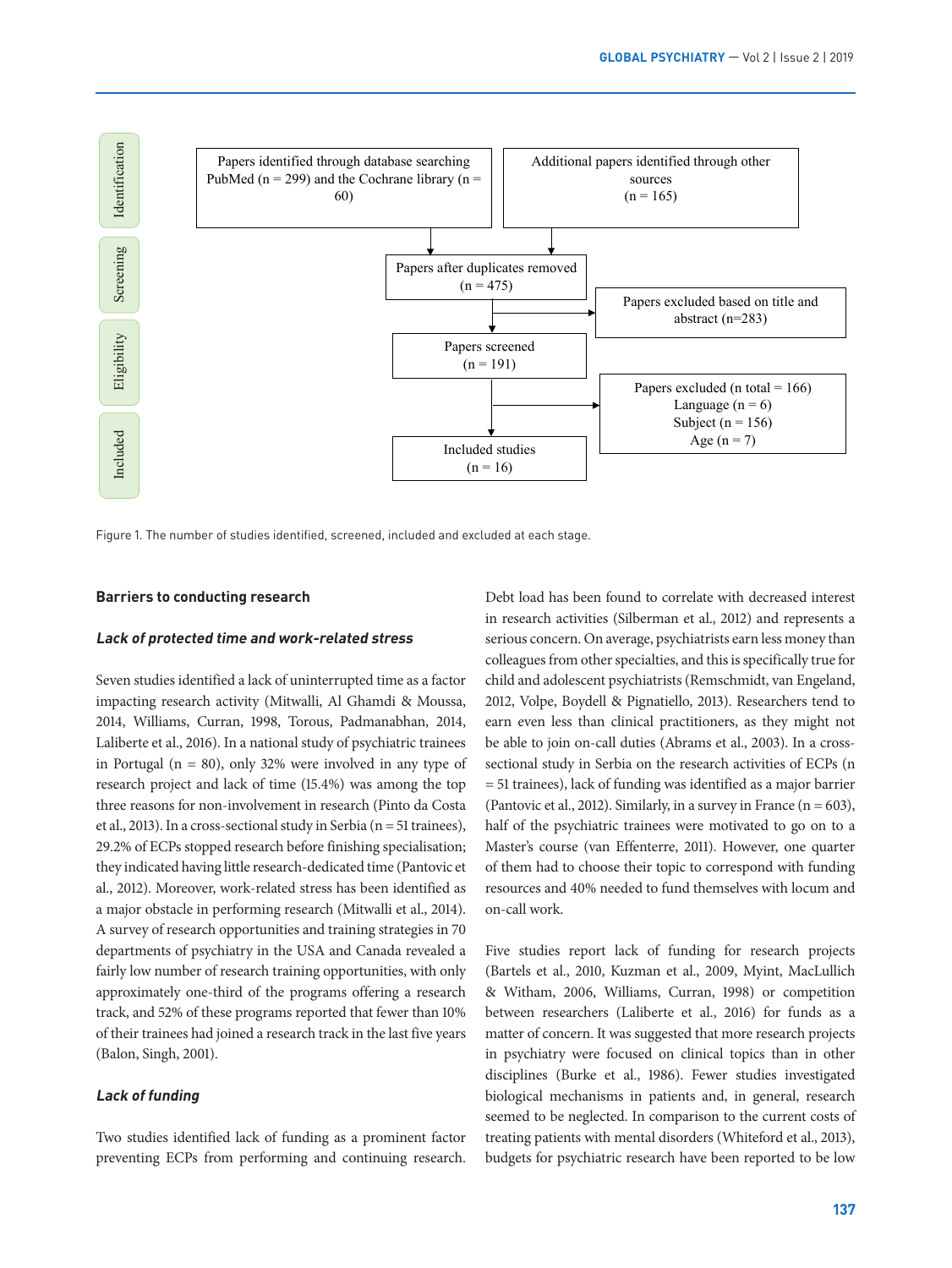to non-existent when compared with large medication trials sponsored by pharmaceutical companies in somatic disorders, with the exception of larger trials of newer antidepressants or anti-psychotics (Sedvall, 2002). Moreover, the funds allocated to research are most frequently directed to researchers who have already achieved preliminary results and have more experience in the scientific field (Williams, Curran, 1998). In fact, only a small number of funding agencies are willing to support the research of ECPs in very early stages, which is an additional barrier to academic progress (Strauss, Yager & Offer, 1980). Thus, while little money is available in mental health and funding is already rare, larger grants are likely to be allocated to researchers in biological based research with more experience than ECPs (Reardon, 2017). This may explain the trend where promising researchers quit their academic career during their transition from research training to becoming independent researchers (Bartels et al., 2010).

#### **Lack of support and mentorship**

Eight studies investigated the issues of lack of support and mentorship. Many trainees are intimidated by research and feel they do not know enough to contribute. Trainees can feel uncertain about their choice of projects and of finding a suitable research question (Torous, Padmanabhan, 2014, Balon, Singh, 2001, Myint et al., 2006, Williams, Curran, 1998). Having a competent and dedicated mentor has been identified as a significant moderator of research participation (Iversen, Eady & Wessely, 2014, Kuzman et al., 2009, Laliberte et al., 2016, Mitwalli et al., 2014, Williams, Curran, 1998, Pinto da Costa et al., 2013). A dedicated mentor facilitates education (Stein et al., 2013) and opens access to a broad range of research and skills (Pinto da Costa, Oliveira & Abdulmalik, 2018).

### **Lack of training in research**

Four studies used lack of training in research as a central topic. Research indicates that an important factor of trainees not taking up or continuing a research career is the lack of training in research methods in psychiatric curricula (Bartels et al., 2010, Mitwalli et al., 2014). A survey in committees dealing with educational issues in psychiatrists has shown that limited representation of researchers on boards that review residency curricula is an important factor in the USA, where little attention seems to be paid to research activities in psychiatric residency (Fitz-Gerald et al., 2001). While some clinical educators might argue that the goal of psychiatric training is only clinical, the view that clinicians need to have a basic knowledge in research to perform evidence-based medicine, has been the basis for recent approaches to medical training. This is demonstrated by the development of the CanMEDS roles that describe the abilities physicians require and underscore that an important role of a medical doctor is that of the scholar, where life-long learning is expected (The Royal College of Physicians and Surgeons of Canada, 2019).

Although psychiatric training is considered to entail some exposure to research training, several barriers to research training during residency seem to exist, which range from regulatory (e.g., support for research experiences), institutional (e.g., grants, exposure to leading researchers) and personal factors (e.g., loan debts, perception of academic careers) (Abrams et al., 2003).

Even if a vast majority (98%) of trainees wanted (noncompulsory) research training to be a part of the curriculum, it is only an integral part of the curriculum in less than half of the training programs, according to an American study (Balon, Singh, 2001). In fact, respondents that were required to conduct research during residency were more likely to state that research helped them in their clinical practice and that it positively influenced their future career plans. Fifty-two percent of US-American programs stated that fewer than 10% of their trainees had started any research project of their own during the past five years.

#### **Facilitators to conducting research**

#### **Access to mentors**

Positive impressions and experiences with research were identified as facilitators by ten studies (Fogel, 2009, Iversen et al., 2014, Schnitzlein et al., 2015), which is why mentors could have a valuable role creating such impressions (van Effenterre, 2011, Pinto da Costa et al., 2018). According to Iversen and colleagues (Iversen et al., 2014), mentoring success depends on various factors. Strong predictors of successful mentoring include the selection of a mentor (e.g., through personal recommendation), a careful outline of the work with longterm mentoring, a positive relationship, the experience and skills of the mentor, as well as mentee characteristics (e.g., inexperienced researchers). A successful mentor should, according to their findings, help the trainee find solutions and discuss expectations from both sides. Moreover, it has been proposed that trainees should be made aware of opportunities for research at the facility in a structured way (Myint et al., 2006) and that fears and apprehensions should be discussed (Balon, Singh, 2001). Career-planning might help trainees to create more openness towards research (Schnitzlein et al., 2015). It is also important to engage trainees in research as early as possible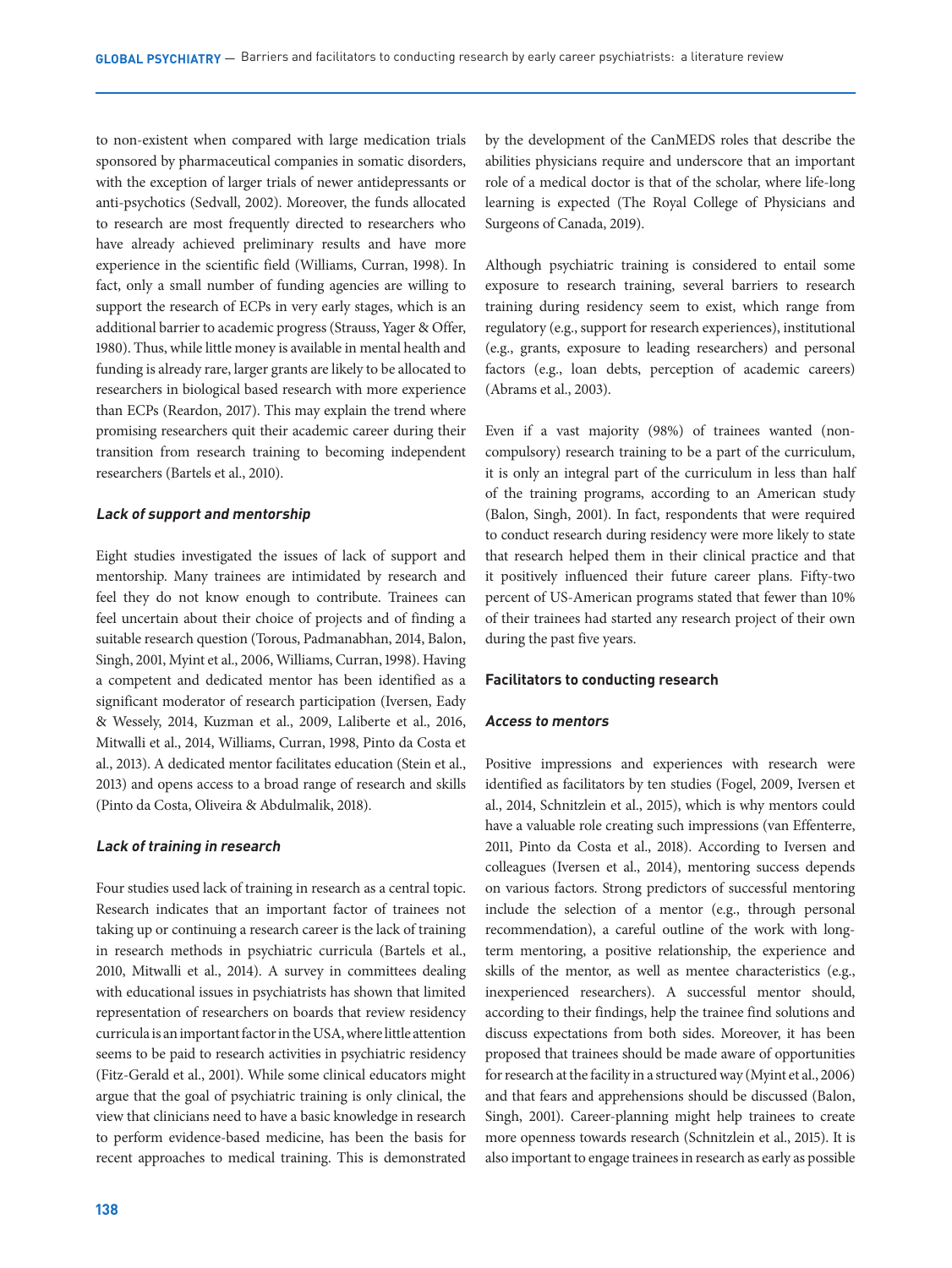### Table 1. Included studies.

| <b>Authors</b>              | Country        | Study design                                                              | N participants<br>(response rate)                                                                                                | <b>Facilitators for research</b>                                                                                                                                                                                                                                                                                                                                                                                                                                                                                                                                            | <b>Barriers for</b><br>research                                                                                                               | Type of bias /<br>limitation                                                                                                                                                                                                                                                                                                                                                                                                                                                                                                                 |
|-----------------------------|----------------|---------------------------------------------------------------------------|----------------------------------------------------------------------------------------------------------------------------------|-----------------------------------------------------------------------------------------------------------------------------------------------------------------------------------------------------------------------------------------------------------------------------------------------------------------------------------------------------------------------------------------------------------------------------------------------------------------------------------------------------------------------------------------------------------------------------|-----------------------------------------------------------------------------------------------------------------------------------------------|----------------------------------------------------------------------------------------------------------------------------------------------------------------------------------------------------------------------------------------------------------------------------------------------------------------------------------------------------------------------------------------------------------------------------------------------------------------------------------------------------------------------------------------------|
| Balon & Singh,<br>2001      | USA,<br>Canada | Cross-sectional<br>survey                                                 | 70/126 (58.7%)<br>chairs of departments<br>of psychiatry                                                                         | Trainees should be:<br>- made aware of opportunities<br>to join research tracks during<br>their orientation to the<br>program<br>- introduced to researchers in<br>their department and made<br>familiar with their work<br>- assigned to spend time in<br>research labs to familiarise<br>themselves with the 'working<br>conditions' of research<br>- receive teaching about<br>the clinical implications of<br>research<br>- fears and apprehension<br>about joining research tracks<br>should be addressed<br>- research career<br>opportunities should be<br>discussed |                                                                                                                                               | - only ~60% of<br>chairs returned the<br>questionnaire<br>- questionnaire did not<br>ask for the absolute<br>number of residents.<br>only for percentages<br>(e.g., 'How many %<br>of residents joined a<br>research track?')<br>- only those<br>curriculums with a<br>reasonable training<br>program in psychiatric<br>research could have<br>responded<br>- anonymous<br>responses might<br>include academic<br>or non-academic<br>institutions<br>- the university vs. non-<br>university research<br>training issue was not<br>addressed |
| Bartels et al.,<br>2010     | <b>USA</b>     | Findings and<br>recommendations<br>of an expert<br>consensus<br>workgroup |                                                                                                                                  | - establishing formal research<br>methods teaching<br>- more funding for structured<br>research tracks for medical<br>trainees<br>- fostering of acceptance for<br>clinical pathways by explicit<br>inclusion of research tracks                                                                                                                                                                                                                                                                                                                                            | The loss of<br>promising<br>researchers<br>during the period<br>of transition from<br>research training<br>to independent<br>research funding |                                                                                                                                                                                                                                                                                                                                                                                                                                                                                                                                              |
| Fitz-Gerald et<br>al., 2001 | <b>USA</b>     | Cross-sectional<br>survey                                                 | 399/815 (49.0%)<br>trainees and faculty<br>members                                                                               |                                                                                                                                                                                                                                                                                                                                                                                                                                                                                                                                                                             | - lack of<br>appreciation<br>of research<br>in psychiatric<br>curricula                                                                       | - the survey was sent<br>to Training Directors,<br>who might have chosen<br>to not hand over<br>questionnaires to the<br>residents                                                                                                                                                                                                                                                                                                                                                                                                           |
| Fogel, 2009                 | Worldwide      | Literature review                                                         | Medical students,<br>psychiatry trainees,<br>psychiatry fellows/<br>postdoctoral,<br>psychiatry faculty/<br>attending/consultant | - participating in research<br>when a medical student or<br>psychiatry trainee<br>- mentoring                                                                                                                                                                                                                                                                                                                                                                                                                                                                               |                                                                                                                                               | - focused on adult<br>psychiatry, search<br>terms 'psychiatry' AND<br>'research' were not<br>followed-up due to the<br>high number of hits                                                                                                                                                                                                                                                                                                                                                                                                   |
| Iversen et al.,<br>2014     | <b>UK</b>      | Cross-sectional<br>survey, interviews                                     | 157/227 (69.2%)<br>mentees (clinician<br>scientist fellows and<br>clinical lecturers) and<br>mentors (professors)                | Impact of mentoring:<br>- mentee's age<br>- the frequency and duration of<br>meetings<br>- mentee's expectations<br>- the quality of the mentee<br>- mentor interaction<br>- the perceived role of the<br>mentor                                                                                                                                                                                                                                                                                                                                                            |                                                                                                                                               | - as the survey was<br>anonymous, pairing of<br>mentor and mentee<br>data was not possible<br>- investigation took<br>place early in the<br>mentoring process,<br>better peer-mentor<br>relationships might<br>have been established<br>later on<br>- data collected only<br>cross-sectionally                                                                                                                                                                                                                                               |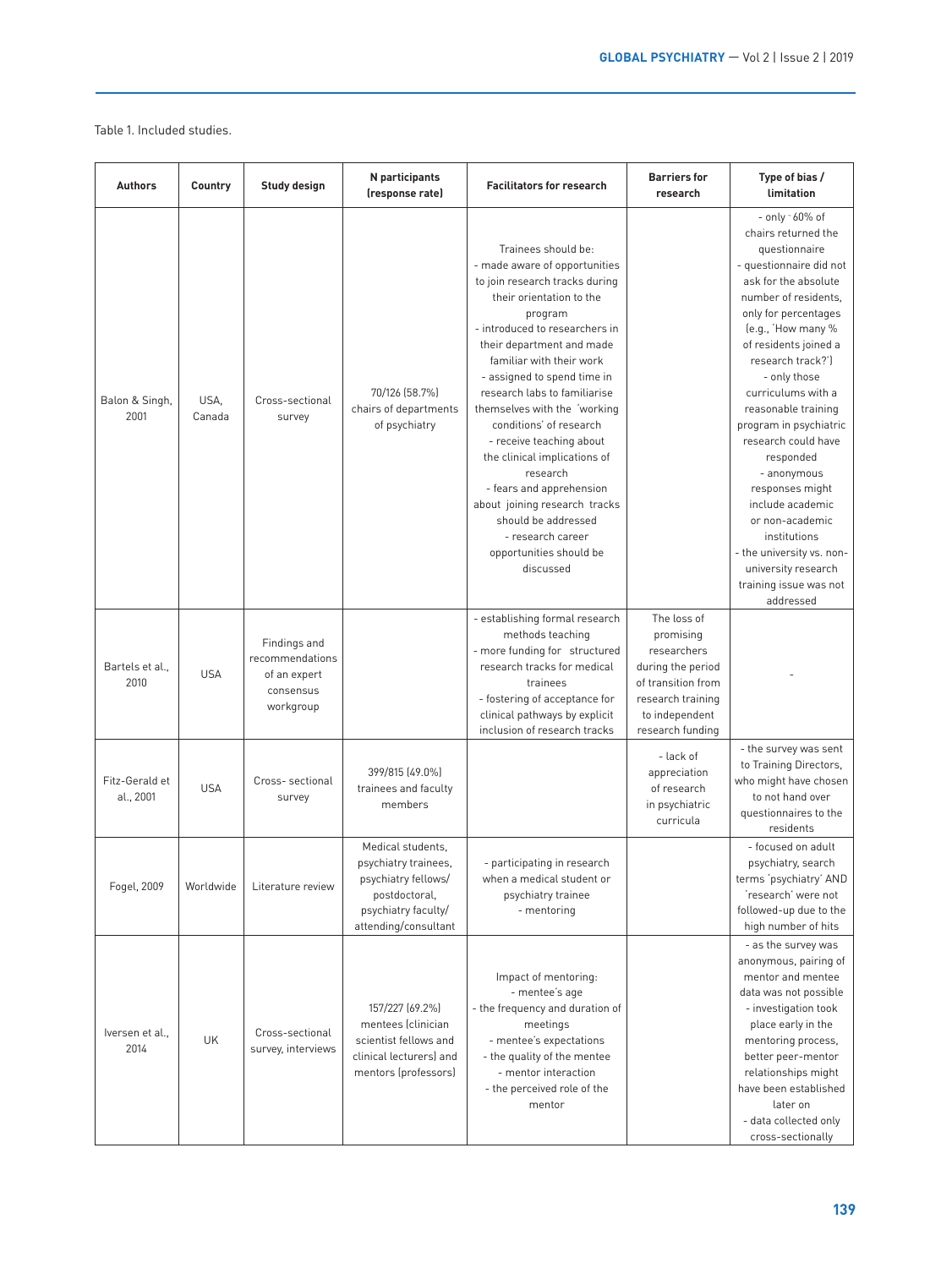ContinuedTable 1. Included studies.

| <b>Authors</b>            | Country         | Study design              | N participants<br>(response rate)                                                                       | <b>Facilitators for research</b>                                                                                                                                                                                                                                                                                         | <b>Barriers for</b><br>research                                                                                                                                                                                                            | Type of bias /<br>limitation                                                                                                                                                                                                                                                                                                                                                                                         |
|---------------------------|-----------------|---------------------------|---------------------------------------------------------------------------------------------------------|--------------------------------------------------------------------------------------------------------------------------------------------------------------------------------------------------------------------------------------------------------------------------------------------------------------------------|--------------------------------------------------------------------------------------------------------------------------------------------------------------------------------------------------------------------------------------------|----------------------------------------------------------------------------------------------------------------------------------------------------------------------------------------------------------------------------------------------------------------------------------------------------------------------------------------------------------------------------------------------------------------------|
| Kuzman et al.,<br>2009    | Croatia         | Cross-sectional<br>survey | 66 trainees from 15<br>psychiatric hospitals,<br>clinics and wards in<br>general hospitals              |                                                                                                                                                                                                                                                                                                                          | lack of practical<br>psychotherapy<br>inadequate<br>functioning of the<br>mentorship system<br>lack of funding<br>resources                                                                                                                | - variables other than<br>the residency training<br>were not assessed<br>(e.g., socioeconomic,<br>marital status.<br>etc.) and may have<br>influenced results                                                                                                                                                                                                                                                        |
| Laliberte et al.,<br>2016 | Canada          | Cross-sectional<br>survey | 207/853 (23.4%)<br>psychiatry trainees                                                                  | Exposing and engaging<br>psychiatry trainees in research<br>as early as possible appears<br>key to promoting future<br>research interest<br>Psychiatry residency programs<br>and research tracks could<br>consider:<br>- emphasising research<br>training initiatives<br>- protected research time early<br>in residency | Putatively:<br>- lack of continuity<br>in research time<br>during potentially<br>productive years<br>- competing<br>for grants with<br>graduating PhD<br>students from<br>other disciplines<br>- relative lack<br>of research<br>mentoring | - study was primarily<br>aimed at residents with<br>an interest in geriatrics<br>- some potential<br>predictor variables<br>(e.g., level of trainees'<br>debts, academic<br>productivity) have not<br>been collected in the<br>study<br>- causality is difficult<br>to infer from a cross-<br>sectional study<br>- multiple comparisons<br>may have contributed<br>to alpha inflation<br>- response rate of<br>24.3% |
| Mitwalli et al.,<br>2014  | Saudi<br>Arabia | Cross-sectional<br>survey | 191/207 (92.3%) trainees<br>registered with the<br>Saudi Council of Health<br><b>Specialty Programs</b> |                                                                                                                                                                                                                                                                                                                          | Lack of :<br>- research training<br>$(93.2\%)$<br>- time (89.5%)<br>- supervisors<br>[73.3%]<br>- work-related<br>stress (83.2%)                                                                                                           | - high rate of male<br>participants (M: 128,<br>F: 63) might inhibit the<br>generalisability of data                                                                                                                                                                                                                                                                                                                 |
| Myint et al.,<br>2006     | UK              | Cross-sectional<br>survey | 122/400 (30%) trainee<br>members of the British<br>Geriatrics Society<br>(BGS), 30% response<br>rate    | Systematically provide basic<br>information on how to enter<br>into the early stages of<br>research                                                                                                                                                                                                                      | no clear idea of a<br>topic to research<br>(70%<br>did not know how<br>to develop an idea<br>(64%)<br>did not know how<br>to get funding<br>(62%)<br>Difficulties during<br>research:<br>- funding<br>- selection of<br>project topic      | response rate of 30%                                                                                                                                                                                                                                                                                                                                                                                                 |
| Pantovic et al.,<br>2012  | Serbia          | Cross-sectional<br>study  | 51 ECPs                                                                                                 | government support<br>less overall challenges                                                                                                                                                                                                                                                                            | - opinion that<br>psychiatry is<br>'second best'<br>career<br>- no education on<br>research                                                                                                                                                | - small number<br>of residents (51)<br>participated<br>- residents of only one<br>hospital                                                                                                                                                                                                                                                                                                                           |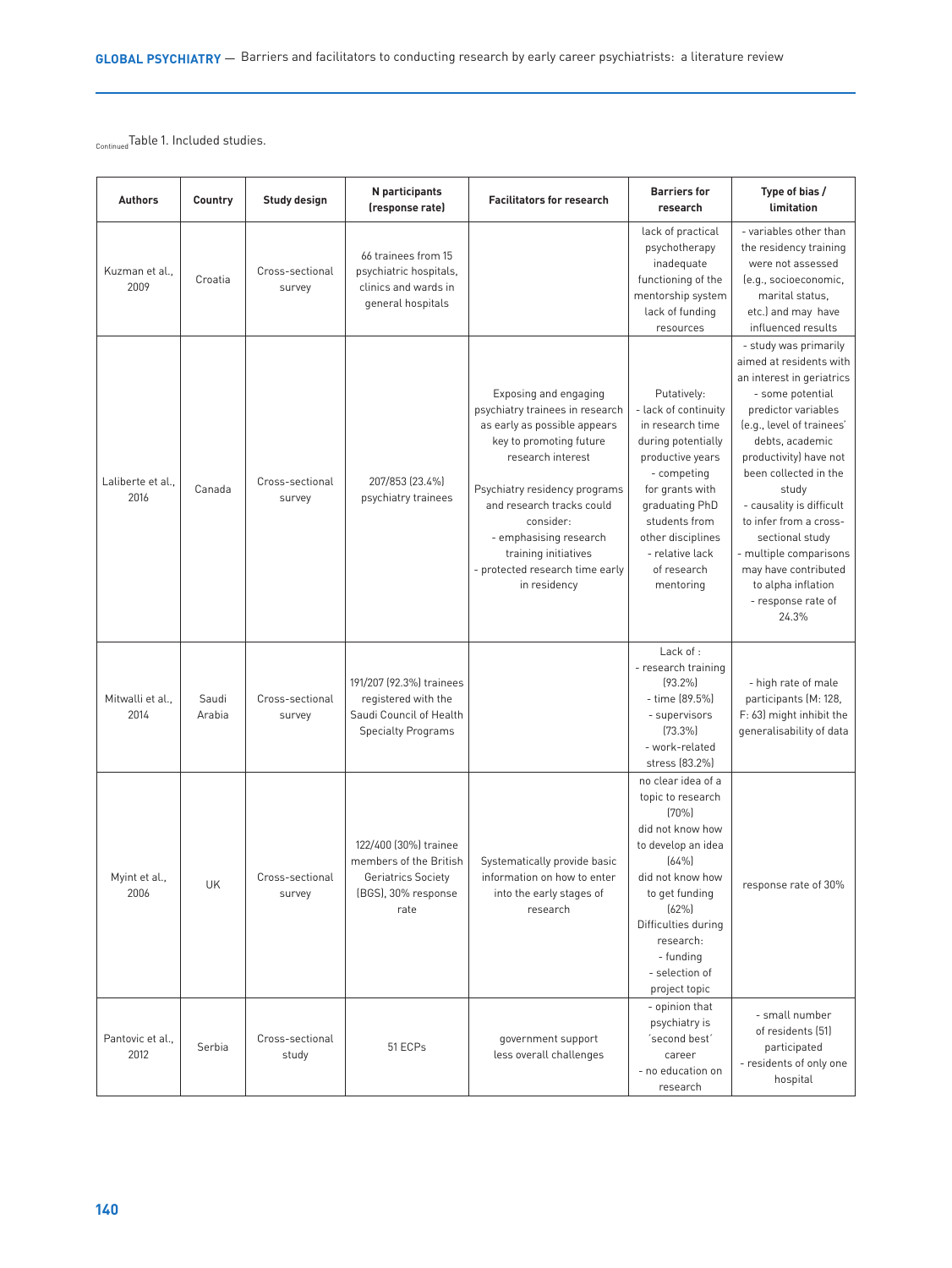ContinuedTable 1. Included studies.

| <b>Authors</b>                   | Country    | Study design              | N participants<br>(response rate)                                 | <b>Facilitators for research</b>                                                                                                                            | <b>Barriers for</b><br>research                                                                                                                                               | Type of bias /<br>limitation                                                                                                                                                                                                                                                                                                                                                                                       |
|----------------------------------|------------|---------------------------|-------------------------------------------------------------------|-------------------------------------------------------------------------------------------------------------------------------------------------------------|-------------------------------------------------------------------------------------------------------------------------------------------------------------------------------|--------------------------------------------------------------------------------------------------------------------------------------------------------------------------------------------------------------------------------------------------------------------------------------------------------------------------------------------------------------------------------------------------------------------|
| Pinto da Costa<br>et al., 2013   | Portugal   | Cross-sectional<br>survey | 80/193 (41.5%)<br>psychiatric trainees                            |                                                                                                                                                             | - lack of access<br>or support from<br>supervisors, other<br>consultants or<br>professionals<br>$(75.0\%)$<br>- lack of time<br>$(15.4\%)$<br>- lack of interest<br>$(9.6\%)$ | - most respondents<br>from 1 <sup>st</sup> or 2 <sup>nd</sup> year of<br>education                                                                                                                                                                                                                                                                                                                                 |
| Schnitzlein et<br>al., 2014      | <b>USA</b> | Opinion paper             |                                                                   | - mentorship<br>- scholarship<br>- research<br>- career planning and<br>development<br>- openness to experience<br>- networking<br>- responsibility seeking |                                                                                                                                                                               |                                                                                                                                                                                                                                                                                                                                                                                                                    |
| Silberman,<br>2012               | <b>USA</b> | Cross-sectional<br>survey | 127/189<br>(67%) senior trainees                                  | Allocating funding to ensure<br>sustained and secure careers                                                                                                | Debt load                                                                                                                                                                     | - respondents were not<br>explicitly asked about<br>their research interest<br>at the beginning of<br>residency, but<br>only toward the end<br>- bias: participants<br>were researchers in<br>a higher number of<br>cases<br>- gender imbalance<br>$[F: 67.9\%]$<br>- only residents have<br>been investigated<br>- not all programs have<br>been investigated<br>- data not corrected for<br>multiple comparisons |
| Torous &<br>Padmanabhan.<br>2014 | <b>USA</b> | Essay                     |                                                                   | Getting experience in research<br>early in training to balance<br>research time as well as<br>clinical work                                                 | - lack of<br>(uninterrupted)<br>time<br>- problems in<br>finding a suitable<br>research question                                                                              |                                                                                                                                                                                                                                                                                                                                                                                                                    |
| van Effenterre<br>et al., 2014   | France     | Cross-sectional<br>survey | 79/125 (63.2%)<br>teachers, professors,<br>hospital practitioners |                                                                                                                                                             | Insufficient<br>number of<br>academic<br>practitioners                                                                                                                        | - bias:<br>overrepresentation of<br>residents with interest<br>in research<br>- satisfaction with<br>education reflects an<br>individual perception<br>and is therefore less<br>objective                                                                                                                                                                                                                          |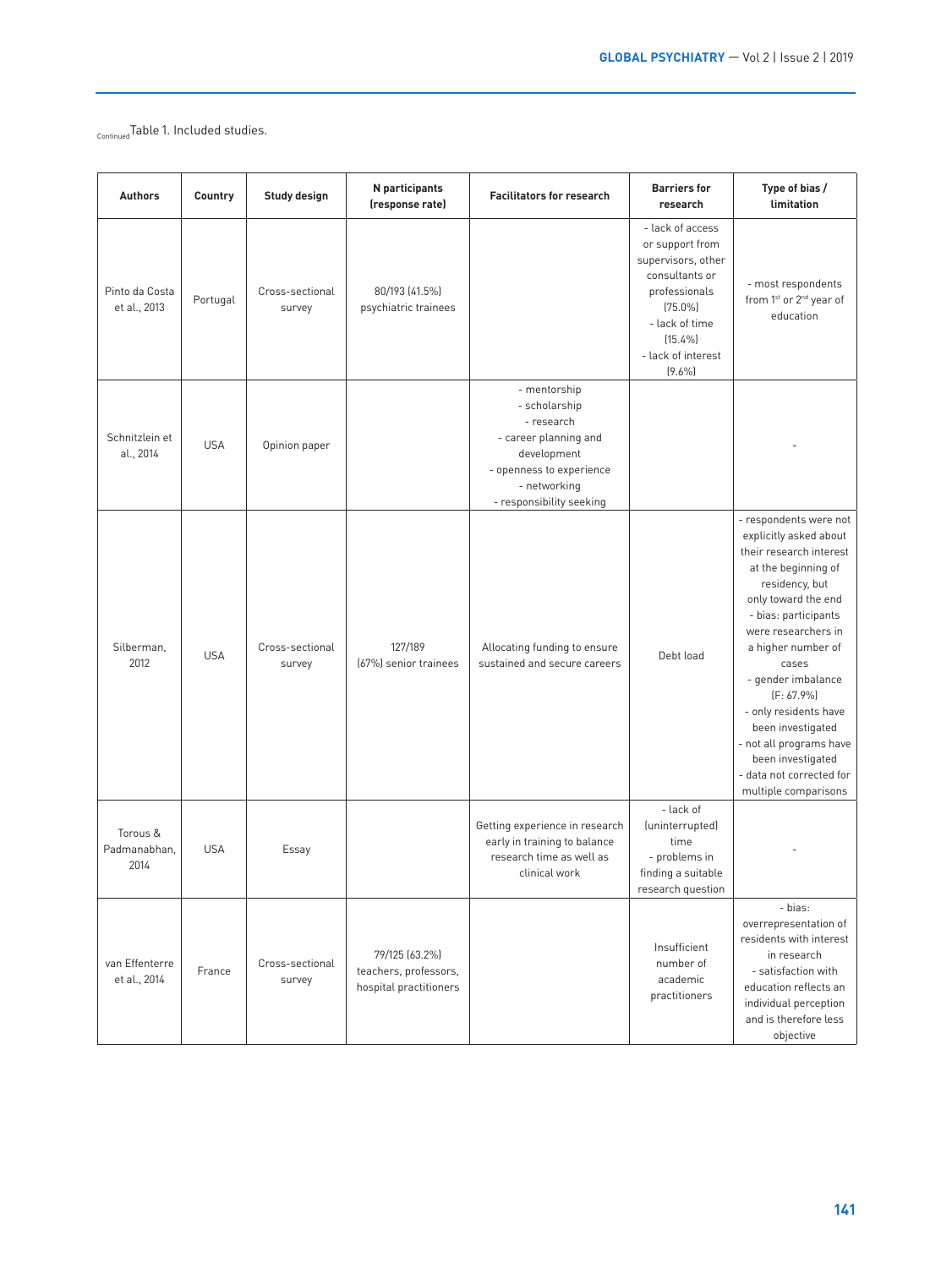Continued Table 1. Included studies.

| <b>Authors</b>                    | Country   | Study design              | N participants<br>(response rate)                           | <b>Facilitators for research</b> | <b>Barriers for</b><br>research                                                                                                                                                                                                                                                                    | Type of bias /<br>limitation                                                              |
|-----------------------------------|-----------|---------------------------|-------------------------------------------------------------|----------------------------------|----------------------------------------------------------------------------------------------------------------------------------------------------------------------------------------------------------------------------------------------------------------------------------------------------|-------------------------------------------------------------------------------------------|
| Williams &<br><b>Curran, 1998</b> | <b>UK</b> | Cross-sectional<br>survey | 57/99 (57.6%) senior<br>registrars working in<br>psychiatry |                                  | - clinical work<br>intrudes (54%)<br>- lack of time<br>(53%)<br>- uncertainty on<br>how to proceed<br>$(30\%)$<br>- lack of support<br>from senior staff<br>$(30\%)$<br>- lack of<br>resources (30%)<br>- own lack of<br>interest (21%)<br>- put off by the<br>idea of writing a<br>protocol (12%) | - bias: respondents<br>may over-represent<br>those actively taking<br>part in<br>research |

to promote future interest in academic careers (Laliberte et al., 2016). This might help to balance research time and clinical work due to the experience of the trainee researchers (Torous, Padmanabhan, 2014). Compulsory research activities that are well-supported and organized might help involve trainees in a more structured way (Rosenkranz, Wang & Hu, 2015).

# **Opportunities for funding and integration in to clinical practice**

Funding and dedicated research time is a major issue for trainees in psychiatry, as stated by five studies in the field (Bartels et al., 2010, Laliberte et al., 2016, Silberman et al., 2012, Schnitzlein et al., 2015, Torous, Padmanabhan, 2014). It has to be stressed that the availability of funding for independent research together with the option to publish one's own research results are the strongest predictors of the future engagement in research activities (Ross et al., 2009). High quality education programs and integrative clinical and research placements, together with the strategic development of the workforce, have been found to reduce staff turnover and to create a culture where learning and supervision are highly valued and contribute to the personal development of students (Cohen et al., 2011, Martimianakis et al., 2009). Such programs not only provide technical details for research but also encourage mentoring and create networks of social support (Yager et al., 2007).

### **Encouraging research from as early as medical school**

One way to foster early research involvement is to gain the interest of medical students prior to them graduating from

medical school, which was underlined by one study (Fogel, 2009). Recruiting medical and postgraduate students into research schools seems beneficial, enabling them to meet with experts that might become mentors in their first research projects, as shown in American (Balon, Heninger & Belitsky, 2006), European (Mihai et al., 2006) and Asian (Naqvi, Khan, 2007) settings. This is specifically important, as the career choice of psychiatry does appear to be quite modifiable in medical students (Goldenberg, Williams & Spollen, 2017). It seems that at the beginning of their career, students are less interested in prestige and monetary compensation and more in patient interactions as well as working conditions (Feifel, Moutier & Swerdlow, 1999). This is why this period represents an ideal time to recruit students into psychiatry as a career choice, and specifically, the academic pathway.

## **DISCUSSION**

## **Key findings**

The majority of studies on ECPs outlined a positive attitude towards research, with most ECPs believing that research is useful for their personal development, professional careers and for the advancement of psychiatry (Fitz-Gerald et al., 2001). However, only a restricted number of trainees have had the opportunity to access structured research education in their curriculum or have been offered protected time for research (Mitwalli et al., 2014). Only a minority of programs offer research-related topics as a fixed component of their curricula. Generally, lack of time for research was the obstacle most frequently indicated, as trainees are occupied with studying and clinical rotations (Williams,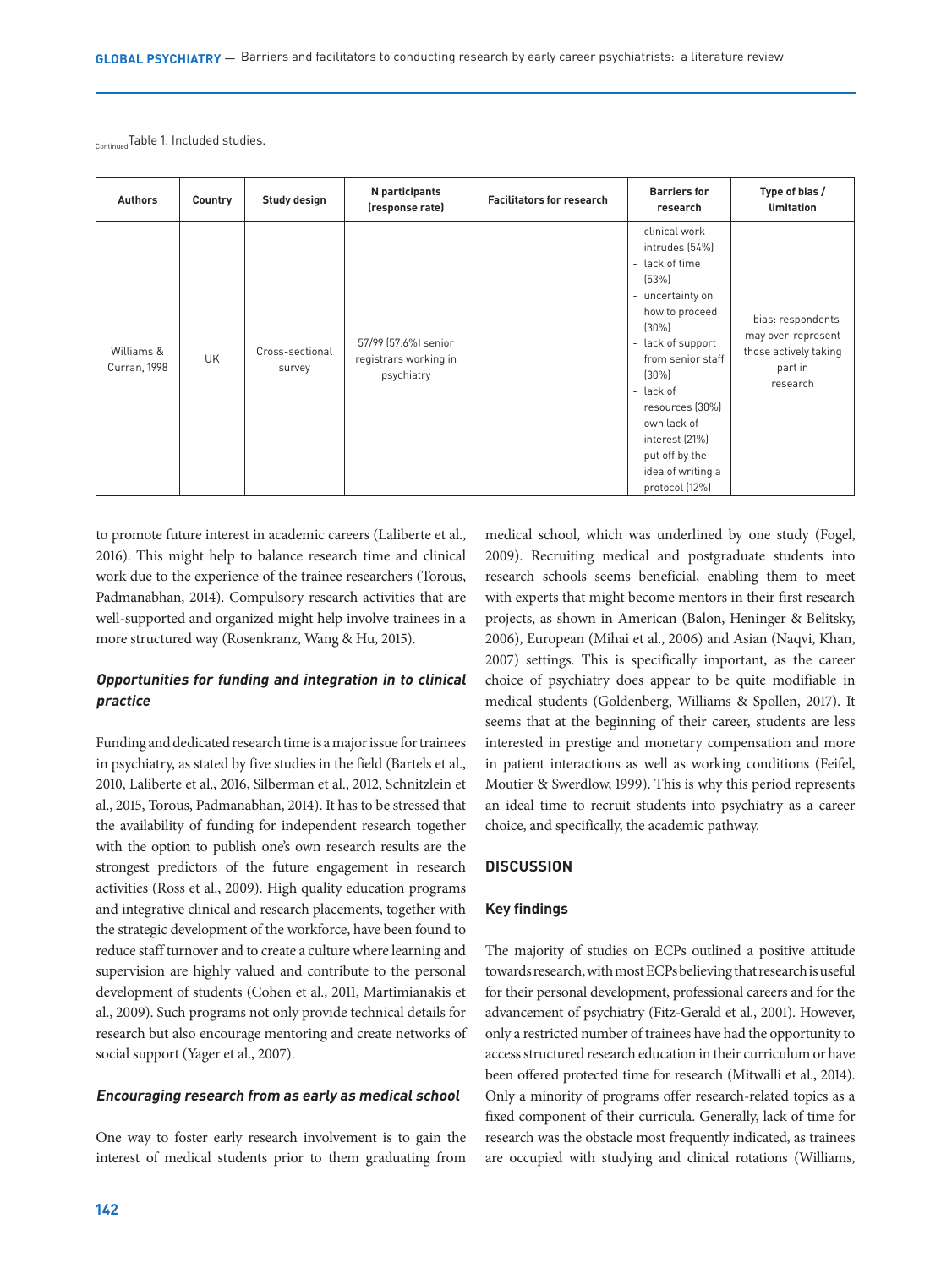Curran, 1998, van Effenterre, 2011). In a survey conducted in Germany ( $n = 108$  trainees), it was reported that 50% of the research was carried out during the trainees' and researchers' personal free time (Bitzinger, Heberlein & Theilmeier, 2014). The amount of funding among researchers was also found to correlate with the time spent in research (Lee, Ognibene & Schwartz, 1991). Moreover, insufficient mentorship was frequently identified as a common reason to not pursue research during or after residency (Lehmann et al., 1992). Two further obstacles that prevent specifically ECPs from performing research included lack of appreciation of research in psychiatric curricula (Kupfer et al., 2002, Balon, Singh, 2001, Fitz-Gerald et al., 2001) and low funding options for psychiatric research (Williams, Curran, 1998, Sedvall, 2002, Emsley, 2001, Patel, Sumathipala, 2001). In the early stages of their careers, ECPs are discouraged by insufficient funding (Strauss et al., 1980), as money is usually awarded to those researchers that have already accomplished research results and engage in specific fields. Insufficient funding might lead to a restricted choice of topics, lower quality of research papers and fewer publications (Patel, Sumathipala, 2001).

## **Strengths and limitations**

Our review provides an extensive literature overview, providing a summary of the different obstacles and motivators that play a role in whether ECPs conduct research in psychiatry. It covers a significant number of articles, from a range of countries and languages. The study however has several limitations. Firstly, the study results extracted for this review were not consistently reported, which makes it difficult to synthesize the data and compare studies. Secondly, although it was possible to extract some qualitative data about the barriers and facilitators, the available data was limited to conduct a narrative synthesis. Thirdly, the papers included are from a limited number and mainly from high-income countries, and there is a knowledge gap about the reality in low-income countries. Fourthly, although we focussed on ECPs, perhaps different or similar facilitators may arise for clinicians at other career stages which we did not focus on in this study (e.g., medical students or later on in a psychiatrist's career). Lastly, data was extracted from only two major databases.

## **Comparison with the literature**

A series of additional approaches have been earlier identified as helpful to engage trainees into research, and to support them during their research careers. This includes ECPs networks, training programs, utilising medical students as a resource and pursuing independent research.

In Europe, trainee-led organisations, such as the European Federation of Psychiatric Trainees (EFPT) (Schulze, Treichel, 2002) and the European Psychiatric Association – Early Career Psychiatrists Committee (EPA – ECPC) (Hanon et al., 2015), have been successful in promoting research among junior psychiatrists in recent years, and formed dedicated task forces (Kuzman et al., 2009). Several European-wide early-career psychiatrist-driven studies have been carried out completely independently leading to high-quality publications, where all the co-authors were junior researchers (Koelkebeck et al., 2015, Kuzman et al., 2017, Jovanovic et al., 2016, Pinto da Costa et al., 2017, Pinto da Costa et al., 2019).

Mentoring is a way for trainees to gain knowledge about research skills and to learn ways to manage a work-life balance through the advice of senior colleagues who may have established a balanced research-clinician life (Ng et al., 2017). Research mentoring can be improved by structured guidance on how to act and what to expect as a mentor and a mentee (van Schalkwyk et al., 2016), which could be provided by professional organisations. In addition, mentors can stress the benefits of research, such as the excitement of discovery, variety, flexibility in work schedules and a broad network of colleagues (Abrams et al., 2003). The quality of mentoring can also be heightened by educational courses for mentors and also peer-mentors (Cheung et al., 2017). In fact, it has been shown that peermentoring might be helpful in establishing a research career, improving communication, mutual support and collaboration more effectively than a faculty-trainee mentoring relationship. This innovative approach requires minimal funding and has been shown to successfully engage trainees involved in psychiatric care and research (Posporelis et al., 2014). Mentoring schemes, either by peers or by senior psychiatrists, are offered to help ECPs maintain continuous mentoring and motivation, independent of the structures in their own departments, as demonstrated in the EPA Mentorship Programme or the European College of Neuropsychopharmacology (ECNP) Certificate Programme (Riese et al., 2016).

Another promising trainee initiative is the short-term research internship program that is offered by the ECNP Junior Members Advisory Panel, the EFPT Exchange or the EPA-ECPC Gaining Experience Program (GEP). Funded by several psychiatric professional organisations, junior researchers are offered the chance to participate in conferences to strengthen their networks. Summer schools for developing practical skills, such as ECNP Schools and workshops for junior scientists, provide ECPs with opportunities to develop research skills. Intensive training courses in psychiatric research methods and skills are offered at the Berlin Summer School in a one-week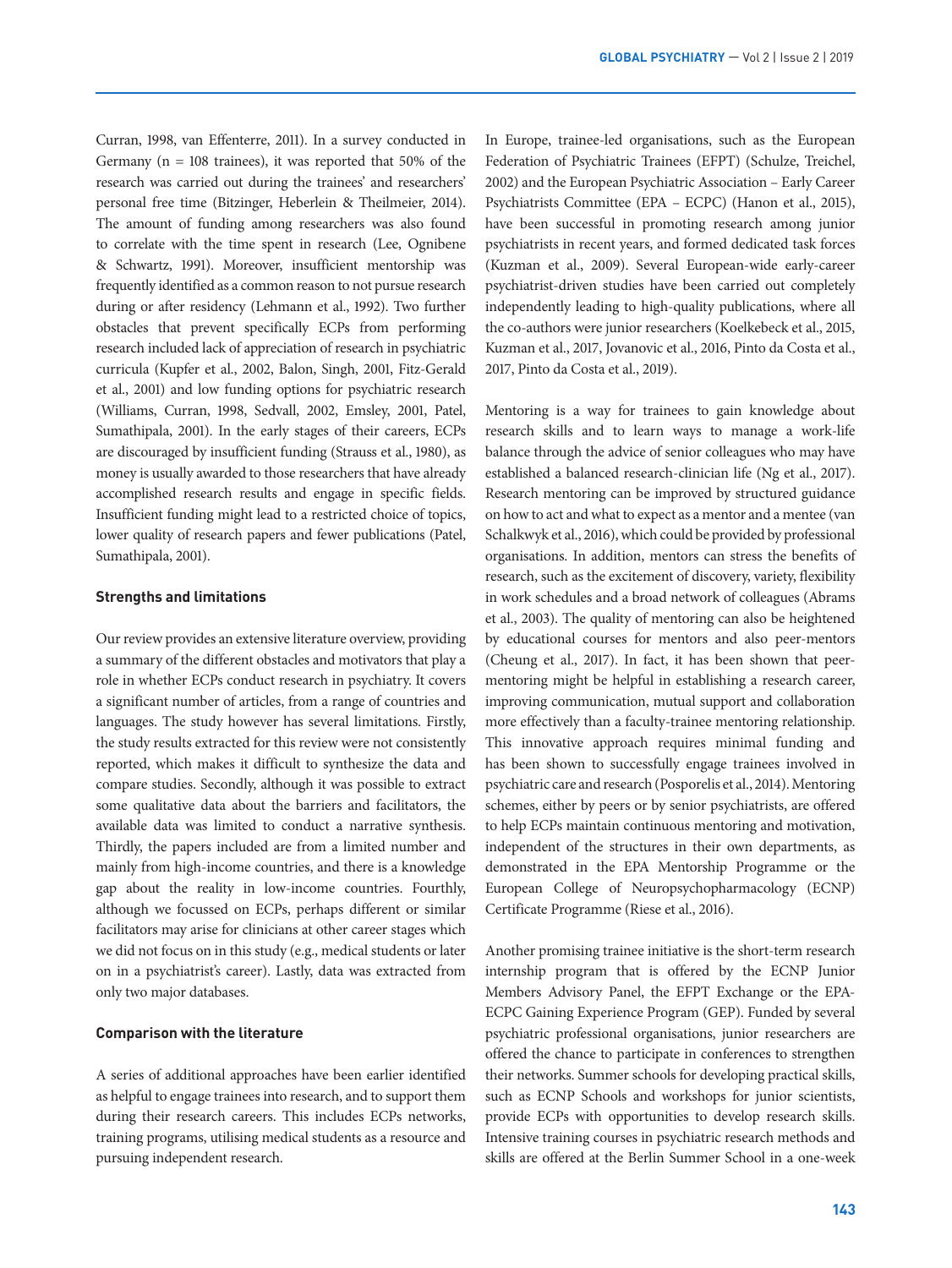course and participants report feeling satisfied with this and that the course had a positive impact on their careers (Mihai et al., 2006). To disseminate this information, the aforementioned organisations offer networks of mailing lists, internet pages and annual events, where ECPs are informed about opportunities available.

As shown earlier, it is hard in the beginning to start one's own research and the lack of funding and mentoring might lead to frustration among psychiatric trainees. Piggy-back studies or secondary analyses of data might be helpful to get started, specifically if publications are needed to attain funding (Blazer, 2014), but might not be enough to foster independent research (Andlauer, Feffer & Riese, 2014). Other non-research publications (e.g., letter to the editor or reviews) might also help to start writing (George, Moreira, 2009). Becoming an expert within one technique and finding one's own research niche is highly recommended (Riese et al., 2016). Participating as trainee editors (George, Moreira, 2009), publishing in specific trainee journals (Wasser et al., 2016) or participating in schemes of major scientific journals (Pimm, Galbraith, 2016) might also be a way to get more confident in publishing.

There are research prizes such as the EFPT forum prize (Giacco et al., 2014), the EFPT Porto Research Award or the research prize by the EPA offered to ECPs every year, acknowledging research early in their careers. These programs specifically address ECPs and acknowledge their work with small amounts of money, which they in turn can use for research endeavours. Moreover, they enable young researchers to participate in conferences to get in touch with possible mentors and other early career researchers across Europe.

Specific training programs exist that foster the teaching of research methodology. Several universities in the United States have dedicated research training programs that allow trainees to continue research while fulfilling clinical duties (Arbuckle et al., 2013, Gilbert et al., 2006, Kunik et al., 2008, Roane et al., 2009, Tsai et al., 2013). Kupfer and colleagues (2002) have stated that psychiatrists in their early careers should be motivated to do research and have access to support, mentoring and funding. They have followed up this idea by funding a specific training institute, which delivers training for ECPs interested in research and in developing their skills through workshops, booster sessions and long-distance mentoring. These kinds of motivational programs should be reinforced and implemented by institutions that specifically award clinical research funding. Furthermore, spreading these across multiple sites should be possible, such as by using web-based approaches, e-mail, teleconferences and video streaming (O'Hara et al., 2010).

The National Institute of Health has launched loan repayment programs that seemingly have fuelled newer generations of clinician researchers in the United States (Ley, Rosenberg, 2005). Clinician researchers should combine technical and management skills as well as the motivation to advance clinical work through research and vice versa (Burke et al., 1986). Such researchers can also establish a new self-understanding as basic neuroscientists and reduce the stigma of psychiatric research (Chung, Pao, 2013). Results from a study with radiological trainees show that they enhance the involvement of trainees in research substantially (Hillman et al., 1998). The inclusion and the length of participation in organised training programs also seems a very strong predictor of later involvement in academic activities (Pincus et al., 1995).

However, if such institutional programs are not feasible, projects on smaller scale can help convey basic research knowledge to ECPs (Lewis, 1991) and help researchers gain more skills and motivation, such as via regular and short meetings (Ben-Tovim et al., 1987, Dervic, Lenz & Friedrich, 2010). Some authors offer suggestions to engage trainees in scholarly projects by launching regular scientific newsletters (Aftab, Lackamp & Cerny, 2017), journal clubs and research days (Collins, Meyer & Dawson, 1999). These initiatives could be complemented by newer e-leaning tools, such as the one presented by Himelhoch and colleagues (2015), who implemented a formal training course for systematic reviews and meta-analyses online. Moreover, recent initiatives of the EPA use Massive Open Online Courses (MOOCs) for the training of specific skills independent of localisation. This might also overcome financial or institutional barriers that prevent ECPs to participate, specifically if no institutional support or funding is accessible.

Probably less feasible are dedicated research posts for ECPs. Foerster and Meadows (1989) describe such a program of dedicated time, which has strongly motivated those trainees who have participated. Strydom and Higgins (2004) report a beneficial outcome of such programs; but for their success, good preparation is needed so that inexperienced trainees will not be disappointed if they cannot make enough use of their dedicated time. Clinical neuroscience centres on excellence in research and education may serve as a platform for educating trainees, PhD and postdoctoral students involved in research (Balon et al., 2006, Kupfer et al., 2009).

Harmonisation efforts in the education of psychiatrists across Europe should also consider whether the contents of training could be more research-focused (Brittlebank et al., 2016). European surveys of psychiatrists in training conducted by the EFPT show that the main concerns across Europe revolve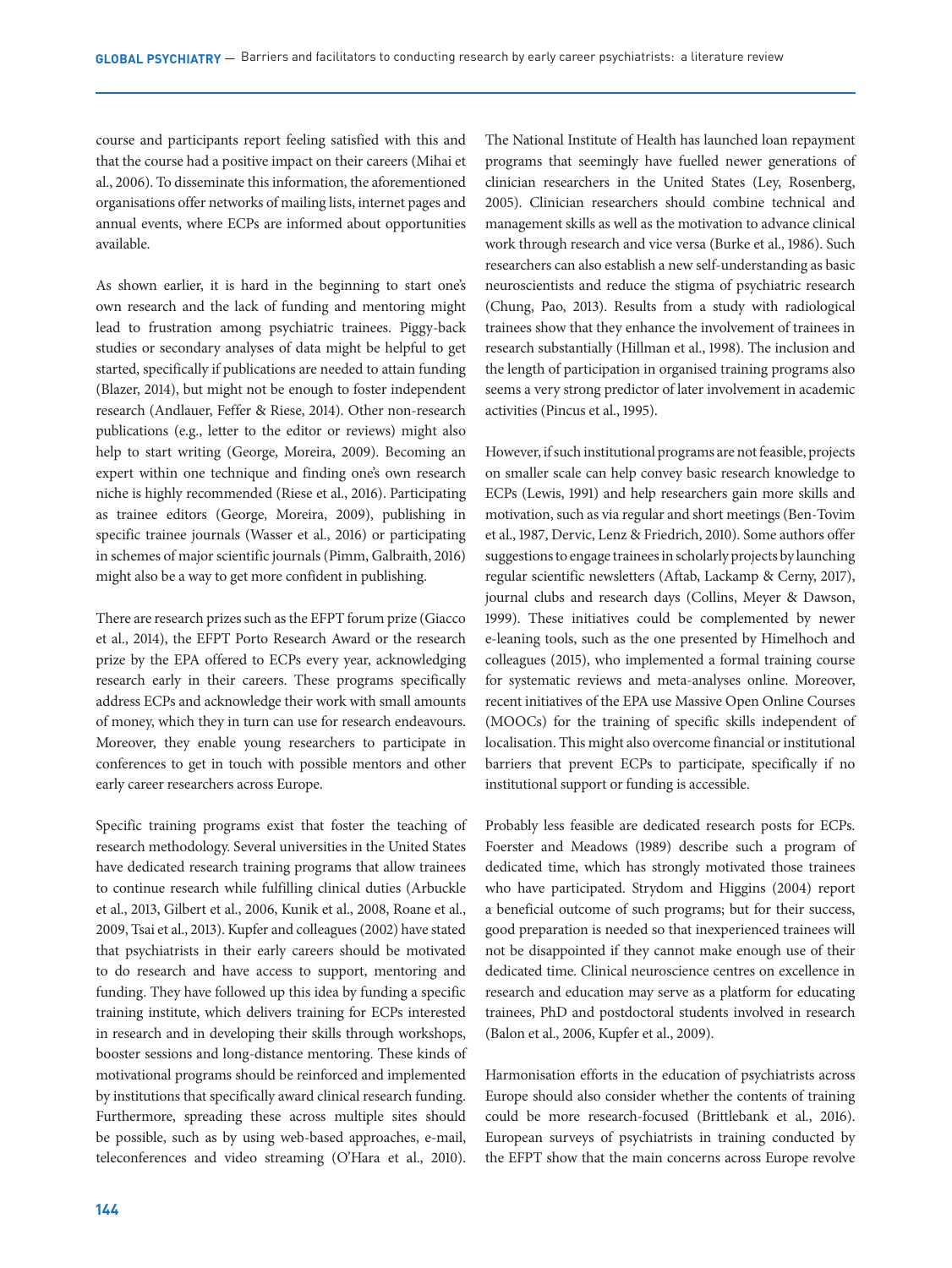around discrepancies between the stated national programme and the lived experience of trainees, especially regarding the availability of specific training opportunities in aspects of service delivery and in psychotherapy, but also in research methodologies (Nawka et al., 2010). Training programs should identify, encourage and support suitable research candidates rather than primarily focus on clinical aspects of training (Chung, Pao, 2013). Moreover, existing prejudices towards patients with mental disorders and a lack of confidence in the efficacy of psychiatric treatment should be specifically targeted by the curriculum to foster interest in the field of psychiatry as a research topic (Maric et al., 2009). It seems advantageous to create exchange platforms between trainees in general medicine and psychiatry in order to facilitate a dialogue about mental health and reduce the stigmatisation associated with psychiatry, which will be discussed later in this section (Muroff, Hoerauf & Kim, 2006, Posporelis et al., 2014).

Professional psychiatric associations or governmental organisations (e.g., European Commission, 2007) should provide scholarships that focus on fostering research training with a specific interest in psychiatry (Pantovic et al., 2012). The recognition of growing demands in the field of psychiatry for research advances might motivate funding agencies to make funds in the field more readily available. Discussion on how to integrate research in paid clinical contracts on a regular basis in every-day practice has also been ongoing. In a survey in France of psychiatric trainees ( $n = 603$ ), half of the respondents were motivated to go on to a Master's course (van Effenterre, 2011) and almost two-thirds of academics interviewed about psychiatric training considered research training to be important (van Effenterre, Hanon & Llorca, 2014). In this regard, it seems helpful to foster clinical pathways with explicit inclusion of research tracks (Bartels et al., 2010). Creating secure research careers (Silberman et al., 2012) should be a main focus of research facilities and psychiatric organisations.

As medical students are the most valuable resource of potential future researchers, specific efforts should also be made to engage them early in psychiatric research activities, such as in the aforementioned summer programs (Curran et al., 2015). Medical students should also be encouraged to attend national and international meetings of psychiatric associations (Balon et al., 2006) to ensure early involvement in research opportunities. Strategies to promote research in medical students might also include support for student interest groups, brochures, websites and other media as well as further research training opportunities such as summer courses (Abrams et al., 2003). As previous research has shown, such enrichment of teaching leads to higher interest in students in the specialty and might also lead to a higher engagement of ECPs in research (Mortlock et al., 2017). Introducing medical students to clinical neurosciences early in medical education might allow them to view psychiatry as being formed by a team of medical experts who challenge a broad range of questions about the brain and mind functioning, as demonstrated in other neuroscience disciplines (Tieniber, Readdy, 2016). Cross-specialty teaching could open students' perspective of neuroscientific research (Reynolds et al., 2009).

Another question is if these barriers and facilitators vary in their level of influence during clinicians' training (initial vs. later years). In this respect, a study of factors that influence motivation in senior US American psychiatry trainees identified that those with high interest in research differed from those with low and moderate interest in their research plans (Silberman et al., 2012). Trainees planning research careers had a consistent pattern of interest and involvement in research, starting well before training, were overwhelmingly male and tended to have lower debt than those with less interest. The majority of trainees have had research exposure in college, but research involvement declined sharply thereafter.

Studies that deal with the question of continuous research in ECP have focused on trainees and less on specialists at the early stages of their research careers who have completed their training. A transition from trainee to fully established researcher and clinician is important to gain better opportunities for funding and access to research opportunities in the field of psychiatry (Fiorillo, Calliess & Sass, 2012). Thus, bridging the knowledge gap on research problems among ECPs may be of particular interest for future studies. More importantly, the majority of the studies conducted to date have focused on single factors that challenge research in ECPs. Future studies should use more systematic approaches, assess simultaneously various research factors identified as challenging in previous studies and use a follow-up design in identifying and assessing the useful strategies for overcoming potential research challenges.

Still, one of the barriers to conduct research in psychiatry is *not* choosing psychiatry as a specialty. One of the reasons stopping ECPs from choosing a research career in psychiatry is the stigma of the discipline, its professionals and patients, which we have not discussed here in detail. For example, it has been reported that more than 50% of British medical graduates that started their careers as psychiatrists and then discontinued it stated that 'psychiatry has a poor (public) image' (Lambert et al., 2006). In a survey among the general public, a biased view of research on people with mental health disorders was identified (Muroff et al., 2006). Most participants viewed patients as less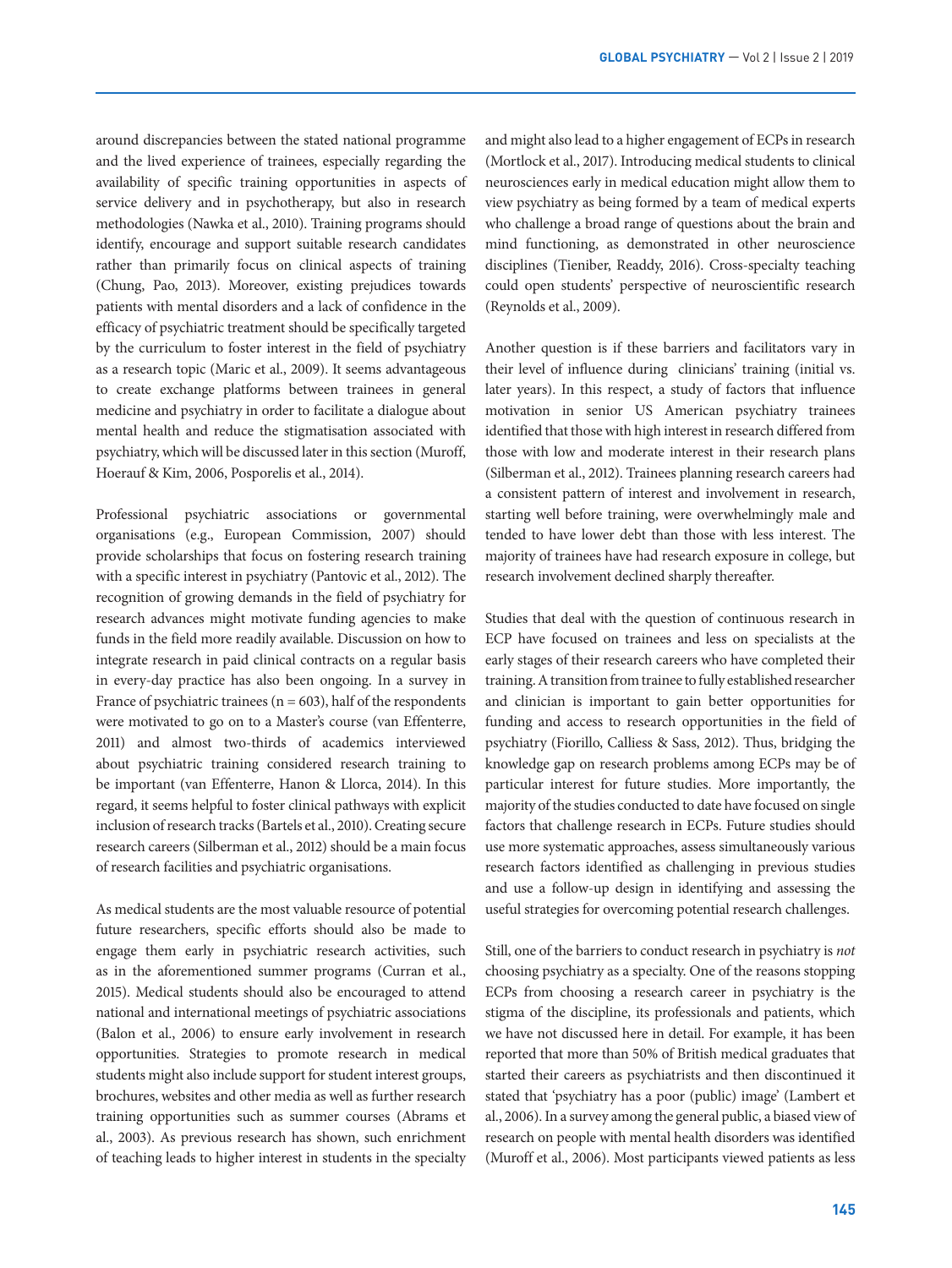able to make independent decisions, leading to a tendency to restrict research in mental health as compared to other areas of medicine. Likewise, in a study focusing on medical students in Belgrade ( $n = 114$ ), psychiatry was regarded as a discipline lacking a profound scientific basis and was a reason not to choose it as a career (Maric et al., 2009). This negative view might discourage younger researchers from continuing research. Equally, in another study in emergency medicine trainees, a lack of established research culture was identified (Olaussen et al., 2017).

### **Implications of these findings**

The findings from this study provide a basis to address the barriers that exist for ECPs in conducting research and magnify the need to implement the facilitators. This is quite relevant, as clinically knowledgeable researchers are needed in the future to ensure the scientific basis of the discipline. On this matter, ECPs should be encouraged to identify competent mentors and to use the available opportunities offered through psychiatric associations and public funding agencies.

In this review, we have described as a whole the barriers and facilitators for ECPs to participating in research. These may differ geographically (Europe vs. North America) and economically (high-income countries vs. low-income countries), which future research could further explore. For example, countries such as Turkey might offer few research options, as in a questionnaire survey, 94 out of 107 participants expressed a wish to move abroad due to research purposes than economic reasons  $(n = 68)$  (Kilic et al., 2019). The majority of studies deals with the status of trainees in North America and has not assessed and compared research options for psychiatrists in other regions, such as Europe. Some ECPs move across Europe (Pinto da Costa, 2015, Pinto da Costa et al., 2017) with the explicit goal to perform research. Only few groups assessed research opportunities across other regions or countries (Sonmez et al., 2016, Parmar, Sharma & Pal, 2016) and encountered problems of funding and time in less developed regions. Countries being well-developed in terms of research tracks and funding might even 'gain brain' by welcoming research interested trainees from other countries (Vidyasagar, 2007). There is a pressing need for a systematic assessment in different European countries to investigate research activity, training in research methods and funding options. This would help targeting the most important factors that prevent ECPs in Europe from engaging in research activities. Moreover, insights into specific strengths and weaknesses of psychiatry as a research discipline might provide a key for interventions on a global as well as on a local level. More funding is expected from European institutions and the countries of the European Union, which will provide together more than half of all official global aid (European Commission, 2017). Therefore, having a European picture would be specifically relevant. It might be of great interest for young researchers to know in which countries optimal research structures exist, and for countries with reduced capacities to receive support to offer their young researchers beneficial circumstances, so the 'brain drain' (Pinto da Costa et al., 2017) might be reduced.

To amend the lack of ECPs in research, several methods have been discussed. Such discussions included: compulsory days-off for research (Toot et al., 2012), the formulation of European guidelines by European psychiatric associations to foster research in ECP, establishing formal research methods of teaching, the funding of structured research academies in medical faculties, the implementation of structured tracks for medical trainees and the fostering of acceptance for clinical pathways by explicit inclusion of research tracks in medical training for all residents (Bartels et al., 2010, Haas, Wang, 2009). Scientific skills trainings (e.g., in writing skills (Stanley et al., 2017)) as well as specific counselling (Riese et al., 2016) can be offered to outstanding ECPs, such as within the framework of European-wide and collaborative independent research projects (Andlauer et al., 2014). ECP organisations as established by the EFPT and EPA have launched programs that aim to encourage ECPs to conduct such projects. Additionally, work by organisations such as the Association for the Improvement of Mental Health Program (Sartorius, 2018) that regularly offer skills trainings for ECP researchers, should also be acknowledged. Lastly, medical teachers have offered specific counsel for researchers in psychiatry (Goldberg, 2011, Riese et al., 2016), and create valuable guidelines for ECP researchers in psychiatry. Measures that foster independent research of ECPs and research exchanges between ECPs and senior European researchers need to be undertaken as early career steps and incentives during residency, whilst also taking into account the financial burden faced by ECPs. The stigmatisation of patients, treatment and research in psychiatry should also be actively fought against in the curricula (Maric et al., 2009), reducing self-stigmatisation of the ECP (Gaebel et al., 2015). This might result in the improvement of research performance and change negative attitudes towards research (Lewis, 1991, Mihai et al., 2006).

Nevertheless, it needs to be critically acknowledged that motivation for research activities might emerge even before residency training (Ledley, Lovejoy, 1993, Silberman et al., 2012). It has been shown that a large number of medical students are discouraged in their career plans in research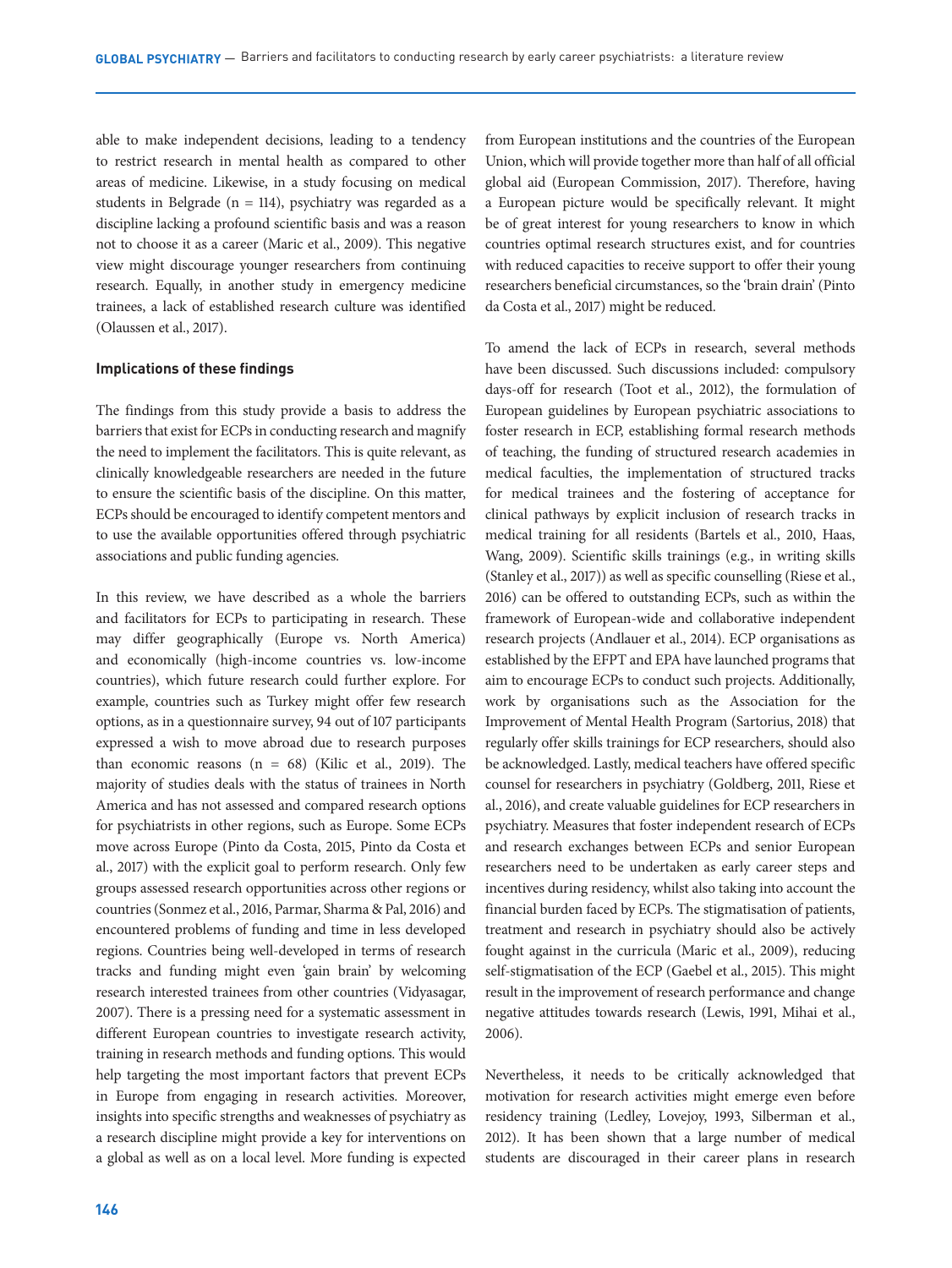by insufficient counselling (Lehmann et al., 1992). Efforts to increase recruitment into research should centre on identifying early developmental influences, eliminating barriers specific to women or minorities (Goldstein et al., 2014), and ensuring adequate funding to provide secure careers for talented potential researchers (Silberman et al., 2012). Although research has not identified specific gender inequalities in research activities, these issues need to be addressed in future research (e.g., (Leibenluft et al., 1993)), as the number of women and minorities in research remain low (Abrams et al., 2003).

## **CONCLUSIONS**

In this review, we have identified the main barriers for ECPs conducting research: lack of mentorship, time constraints and lack of funding. To address them, initiatives should be taken to explicitly foster research as a means to enhance medical knowledge, through dedicated research time, access to mentors and specific funding.

## **LIST OF ABBREVIATIONS**

ECP - Early Career Psychiatrists

## **DECLARATIONS**

## **ACKNOWLEDGEMENTS**

We are grateful to Alva Engell and Kirat Virdi, who helped with collecting data for the table and language editing.

#### **AUTHORS' CONTRIBUTIONS**

KK and MP designed the study, performed the data search and data extraction. KK and MP drafted the manuscript, CP, DF, FR, OA, NJ and GL contributed to literature research and writing. All authors commented on and agreed to the final manuscript.

## **AVAILABILITY OF DATA AND MATERIAL**

Data sharing is not applicable to this article as no datasets were generated or analysed during the current study.

## **COMPETING INTERESTS**

The authors declare that they have no competing interests.

#### **CONSENT FOR PUBLICATION**

Not applicable.

## **ETHICS APPROVAL AND CONSENT TO PARTICIPATE**

Not applicable.

## **FUNDING**

This research did not receive any specific grant from funding agencies in the public, commercial or not-for-profit sectors.

### **REFERENCES**

Abrams, M.T., Patchan, K. & Boat, T.F. 2003, 'Research training in psychiatry residency: strategies for reform' in , ed. Institute of Medicine (US) Committee on Incorporating Research into Psychiatry Residency Training, National Academies Press (US), Washington (DC).

Aftab, A., Lackamp, J. & Cerny, C. 2017, 'Measuring Perceived Educational Impact of a Resident-Led Research Newsletter', Academic Psychiatry : the journal of the American Association of Directors of Psychiatric Residency Training and the Association for Academic Psychiatry, vol. 41, no. 3, pp. 373–376.

Andlauer, O., Feffer, K. & Riese, F. 2014, 'Junior psychiatrists and independent research', JAMA Psychiatry, vol. 71, no. 11, pp. 1298.

Arbuckle, M.R., Gordon, J.A., Pincus, H.A. & Oquendo, M.A. 2013, 'Bridging the gap: supporting translational research careers through an integrated research track within residency training', Academic Medicine : journal of the Association of American Medical Colleges, vol. 88, no. 6, pp. 759–765.

Balon, R. & Singh, S. 2001, 'Status of research training in psychiatry. ', Academic Psychiatry, vol. 25, pp. 34–41.

Balon, R., Heninger, G. & Belitsky, R. 2006, 'Medical school research pipeline: medical student research experience in psychiatry', Academic Psychiatry : the journal of the American Association of Directors of Psychiatric Residency Training and the Association for Academic Psychiatry, vol. 30, no. 1, pp. 16–22.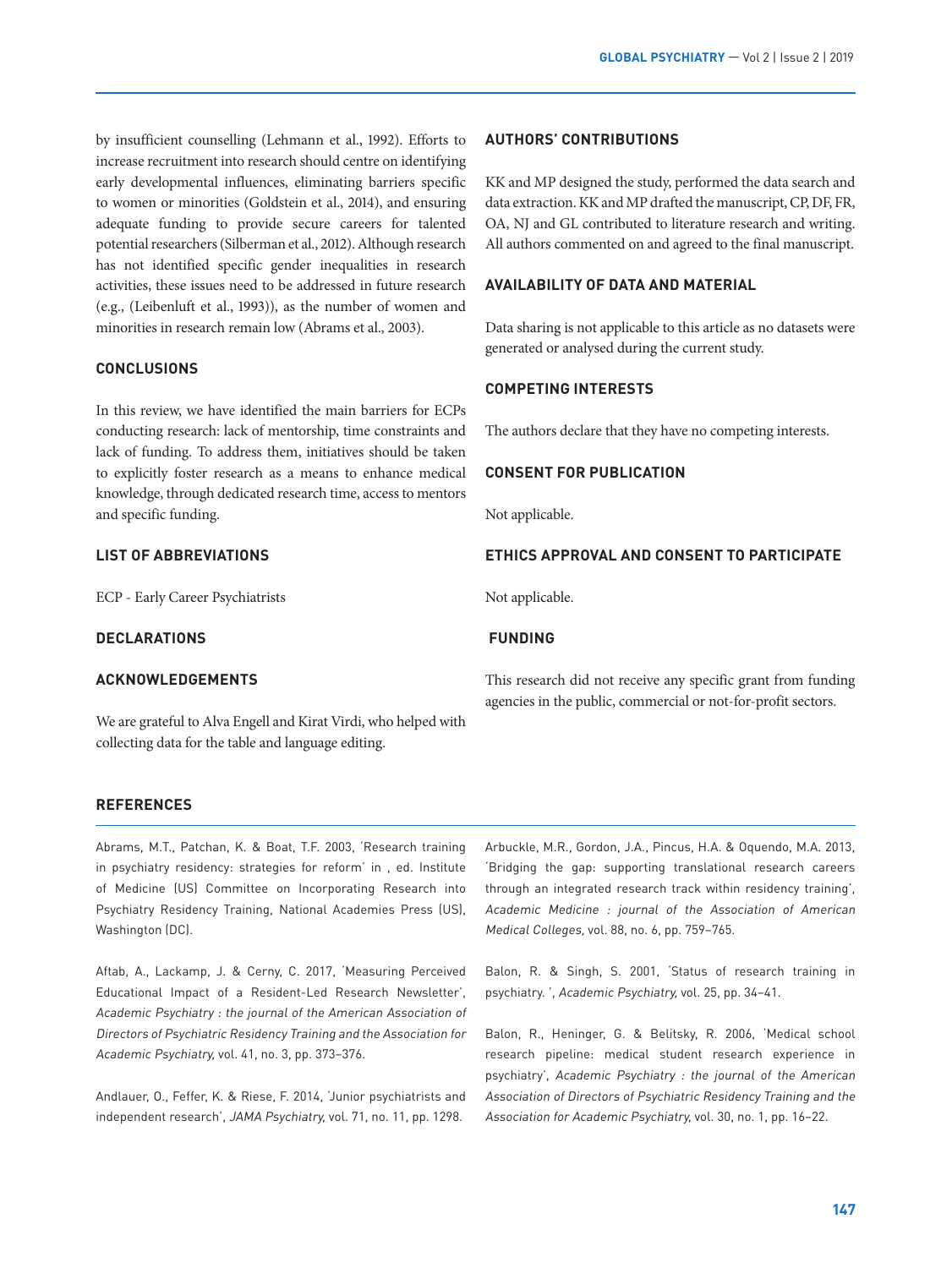Bartels, S.J., Lebowitz, B.D., Reynolds, C.F., 3rd, Bruce, M.L., Halpain, M., Faison, W.E. & Kirwin, P.D. 2010, 'Programs for developing the pipeline of early-career geriatric mental health researchers: outcomes and implications for other fields', Academic Medicine : journal of the Association of American Medical Colleges, vol. 85, no. 1, pp. 26–35.

Beaty, H.N., Babbott, D., Higgins, E.J., Jolly, P. & Levey, G.S. 1986, 'Research activities of faculty in academic departments of medicine', Annals of Internal Medicine, vol. 104, no. 1, pp. 90–97.

Ben-Tovim, D.I., Battersby, M.W., Allan, J.A. & Papay, P.S. 1987, 'A group method for learning about psychiatric research', The Australian and New Zealand Journal of Psychiatry, vol. 21, no. 3, pp. 392–395.

Bhugra, D., Ventriglio, A., Kuzman, M.R., Ikkos, G., Hermans, M.H., Falkai, P., Fiorillo, A., Musalek, M., Hoschl, C., Dales, J., Beezhold, J., Rossler, W., Racetovic, G. & Gaebel, W. 2015, 'EPA guidance on the role and responsibilities of psychiatrists', European Psychiatry : the journal of the Association of European Psychiatrists, vol. 30, no. 3, pp. 417–422.

Bitzinger, D., Heberlein, A. & Theilmeier, G. 2014, 'Die Generation Y will klare Ansagen über Karrierewege', Deutsches Ärzteblatt, vol. 111, no. 11, pp. 384–386.

Blazer, D. 2014, 'Independent research by early investigators: an underutilized option', JAMA Psychiatry, vol. 71, no. 4, pp. 357–358.

Brittlebank, A., Hermans, M., Bhugra, D., Pinto da Costa, M., Rojnic-Kuzman, M., Fiorillo, A., Kurimay, T., Hanon, C., Wasserman, D. & van der Gaag, R.J. 2016, 'Training in psychiatry throughout Europe', European Archives of Psychiatry and Clinical Neuroscience, vol. 266, no. 2, pp. 155–164.

Burke, J.D.,Jr, Pincus, H.A. & Pardes, H. 1986, 'The clinicianresearcher in psychiatry', The American Journal of Psychiatry, vol. 143, no. 8, pp. 968–975.

Canadian Plastic Surgery Research Collaborative (CPSRC) 2017, 'Barriers and attitudes to research among residents in plastic and reconstructive surgery: a national multicenter cross-sectional study', Journal of Surgical Education, vol. 74, no. 6, pp. 1094–1104.

Cheung, G., Friedman, S.H., Ng, L. & Cullum, S. 2017, 'Supervising trainees in research: what does it take to be a scholarly project supervisor?', Australasian Psychiatry : bulletin of Royal Australian and New Zealand College of Psychiatrists, , pp. 1039856217726696. Chung, J. & Pao, M. 2013, 'Stepping stones for psychiatry residents who pursue scientific research careers', International Review of Psychiatry (Abingdon, England), vol. 25, no. 3, pp. 284–290.

Cohen, M., Llewellyn, A., Ditton-Phare, P., Sandhu, H. & Vamos, M. 2011, 'Hunter New England Training (HNET): how to effect culture change in a psychiatry medical workforce', Australasian Psychiatry : bulletin of Royal Australian and New Zealand College of Psychiatrists, vol. 19, no. 6, pp. 531–534.

Collins, J., Meyer, R. & Dawson, J.R. 1999, 'Getting residents involved in research: a challenge in the era of managed care', Academic Medicine : journal of the Association of American Medical Colleges, vol. 74, no. 11, pp. 1155–1157.

Curran, M.A., Black, M., Depp, C.A., Iglewicz, A., Reichstadt, J., Palinkas, L. & Jeste, D.V. 2015, 'Perceived Barriers and Facilitators for an Academic Career in Geriatrics: Medical Students' Perspectives', Academic Psychiatry : the journal of the American Association of Directors of Psychiatric Residency Training and the Association for Academic Psychiatry, vol. 39, no. 3, pp. 253–258.

Dellis, A., Skolarikos, A. & Papatsoris, A.G. 2014, 'Why should I do research? Is it a waste of time? ', Arab Journal of Urology, vol. 12, no. 1, pp. 68–70.

Dervic, K., Lenz, G. & Friedrich, M.H. 2010, 'Research skills training for child psychiatry residents', European Child & Adolescent Psychiatry, vol. 19, no. 5, pp. 469–470.

Emsley, R. 2001, 'Focus on psychiatry in South Africa', The British Journal of Psychiatry: the journal of mental science, vol. 178, pp. 382–386.

European Commission 2007, FP7 Taking European Research to the forefront. Available: http://ec.europa.eu/research/fp7/pdf/fp7 brochure\_en.pdf.

Feifel, D., Moutier, C.Y. & Swerdlow, N.R. 1999, 'Attitudes toward psychiatry as a prospective career among students entering medical school', The American Journal of Psychiatry, vol. 156, no. 9, pp. 1397–1402.

Fiorillo, A., Calliess, I. & Sass, H. 2012, How to succeed in psychiatry: a guide to training and practice, 1st ed. edn, John Wiley & Sons, Ltd, Hoboken, New Jersey.

Fitz-Gerald, M.J., Kablinger, A., Manno, B., Carter, O.S., Caldito, G. & Smith, S. 2001, 'Psychiatry residents' participation in research: a survey of attitudes and experience. ', Academic Psychiatry, vol. 25, pp. 42–47.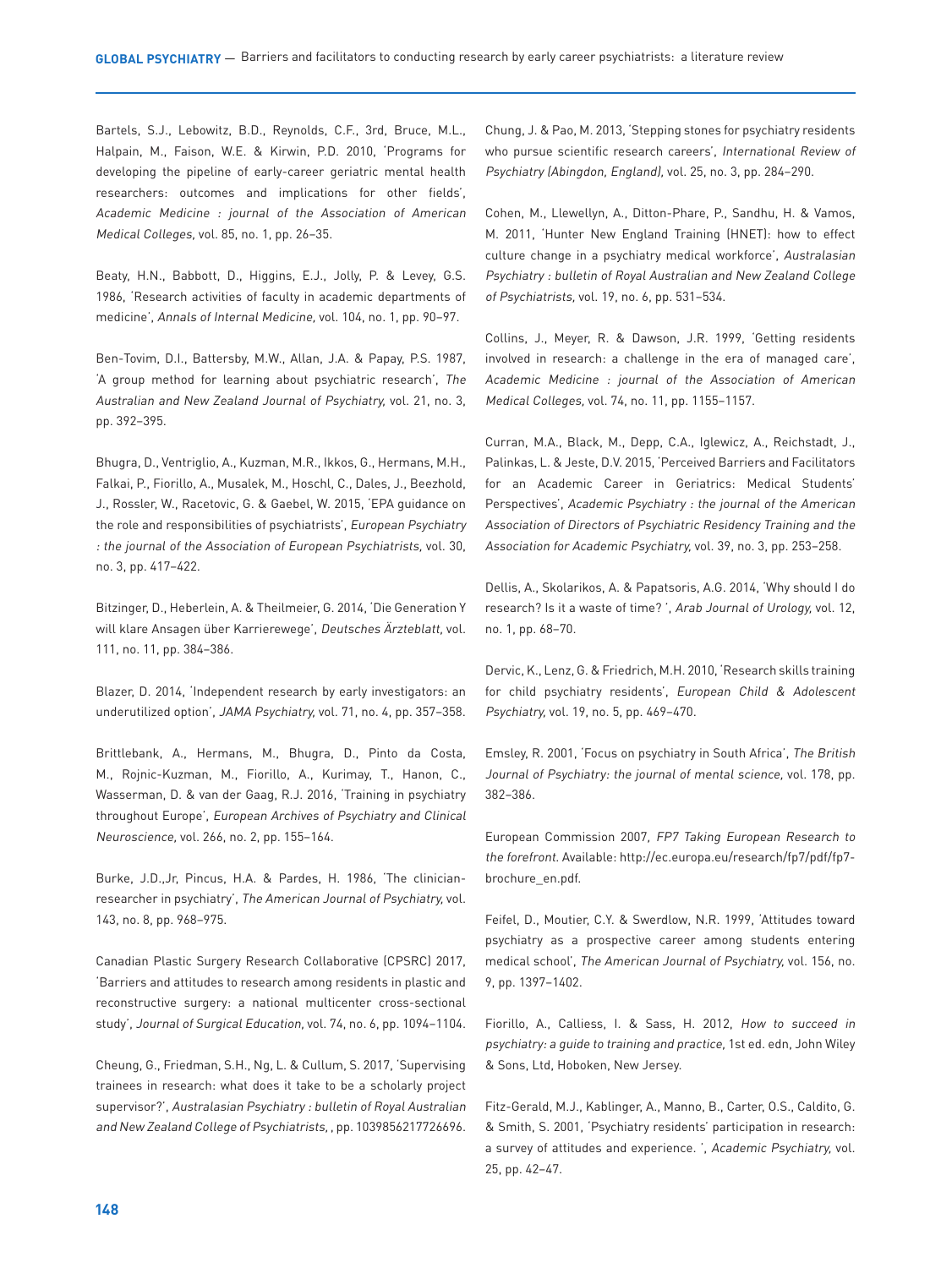Foerster, A. & Meadows, G. 1989, 'How useful is a six month research option for trainee psychiatrists? ', Psychiatric Bulletin, vol. 13, pp. 301–302.

Fogel, J. 2009, 'Research as part of the career of a psychiatrist entering clinical practice', Psychiatric Bulletin, vol. 33, pp. 269– 272.

Gaebel, W., Zaske, H., Zielasek, J., Cleveland, H.R., Samjeske, K., Stuart, H., Arboleda-Florez, J., Akiyama, T., Baumann, A.E., Gureje, O., Jorge, M.R., Kastrup, M., Suzuki, Y., Tasman, A., Fidalgo, T.M., Jarema, M., Johnson, S.B., Kola, L., Krupchanka, D., Larach, V., Matthews, L., Mellsop, G., Ndetei, D.M., Okasha, T.A., Padalko, E., Spurgeoun, J.A., Tyszkowska, M. & Sartorius, N. 2015, 'Stigmatization of psychiatrists and general practitioners: results of an international survey', European Archives of Psychiatry and Clinical Neuroscience, vol. 265, no. 3, pp. 189–197.

George, S. & Moreira, K. 2009, 'Publishing non-research papers as a trainee: a recipe for beginners', Singapore medical journal, vol. 50, no. 8, pp. 756–758.

Giacco, D., Bartoli, F., Di Puorto, C., Palumbo, C., Piras, S., Rubinacci, A. & Aguglia, A. 2014, 'Can psychiatric trainees have a role in the improvement of training? The first 20 years of European Federation of Psychiatric Trainees', Rivista di Psichiatria, vol. 49, no. 1, pp. 50–55.

Gilbert, A.R., Tew, J.D.,Jr, Reynolds, C.F.,3rd, Pincus, H.A., Ryan, N., Nash, K. & Kupfer, D.J. 2006, 'A developmental model for enhancing research training during psychiatry residency', Academic Psychiatry : the journal of the American Association of Directors of Psychiatric Residency Training and the Association for Academic Psychiatry, vol. 30, no. 1, pp. 55–62.

Goldberg, D. 2011, 'Teaching Research Methods: "Doing Your Own Research"' in Teaching psychiatry: putting theory into practice, eds. L. Gask, B. Coskun & D.A. Baron, pp. 125–134.

Goldenberg, M.N., Williams, D.K. & Spollen, J.J. 2017, 'Stability of and Factors Related to Medical Student Specialty Choice of Psychiatry', The American Journal of Psychiatry, vol. 174, no. 9, pp. 859–866.

Goldstein, H., Guerra, E. & Regier, D. 2014, 'Targeted research training: developing minority psychiatric investigators', Academic Psychiatry : the journal of the American Association of Directors of Psychiatric Residency Training and the Association for Academic Psychiatry, vol. 38, no. 2, pp. 191-197.

Gorwood, P. 2010, 'French university psychiatry and research', International Journal of Mental Health, vol. 38, no. 4, pp. 77–87.

Haas, G.P. & Wang, C.Y. 2009, 'Inspiring urology trainees to enter academic careers', Indian journal of Urology: IJU : journal of the Urological Society of India, vol. 25, no. 2, pp. 237–240.

Hanon, C., Jovanovic, N., Andlauer, O. & Rojnic Kuzman, M. 2015, 'Exkurs: Internationale Kooperation. European Psychiatric Association (EPA): Zurück in die Zukunft!' in Starterkit Klinikalltag, eds. S. Elstner, C. Schade & A. Diefenbacher, MWV Medizinisch Wissenschaftliche Verlagsgesellschaft, pp. 202–206.

Hillman, B.J., Nash, K.D., Witzke, D.B., Fajardo, L.L. & Davis, D. 1998, 'The RSNA-AUR-ARRS introduction to research program for 2nd year radiology residents: effect on career choice and early academic performance. Radiological Society of North America. Association of University Radiologists. American Roentgen Ray Society', Radiology, vol. 209, no. 2, pp. 323–326.

Himelhoch, S., Edwards, S., Ehrenreich, M. & Luber, M.P. 2015, 'Teaching Lifelong Research Skills in Residency: Implementation and Outcome of a Systematic Review and Meta-Analysis Course', Journal of Graduate Medical Education, vol. 7, no. 3, pp. 445–450.

Iversen, A.C., Eady, N.A. & Wessely, S.C. 2014, 'The role of mentoring in academic career progression: a cross-sectional survey of the Academy of Medical Sciences mentoring scheme', Journal of the Royal Society of Medicine, vol. 107, no. 8, pp. 308– 317.

Jovanovic, N., Podlesek, A., Volpe, U., Barrett, E., Ferrari, S., Rojnic Kuzman, M., Wuyts, P., Papp, S., Nawka, A., Vaida, A., Moscoso, A., Andlauer, O., Tateno, M., Lydall, G., Wong, V., Rujevic, J., Platz Clausen, N., Psaras, R., Delic, A., Losevich, M.A., Flegar, S., Crepin, P., Shmunk, E., Kuvshinov, I., Loibl-Weiss, E. & Beezhold, J. 2016, 'Burnout syndrome among psychiatric trainees in 22 countries: Risk increased by long working hours, lack of supervision, and psychiatry not being first career choice', European Psychiatry : the journal of the Association of European Psychiatrists, vol. 32, pp. 34–41.

Kilic, O., Sonmez, E., Erzin, G., Guloksuz, S. & Pinto da Costa, M. 2019, 'Mobility trends of psychiatric trainees in Turkey: hard to leave, harder to stay?', European Archives of Psychiatry and Clinical Neuroscience, vol. 269(3), pp. 367–369.

Koelkebeck, K., Andlauer, O., Jovanovic, N. & Giacco, D. 2015, 'Interventions for posttraumatic stress disorder in psychiatric practice across Europe: a trainees' perspective', European Journal of Psychotraumatology, vol. 6, pp. 27818.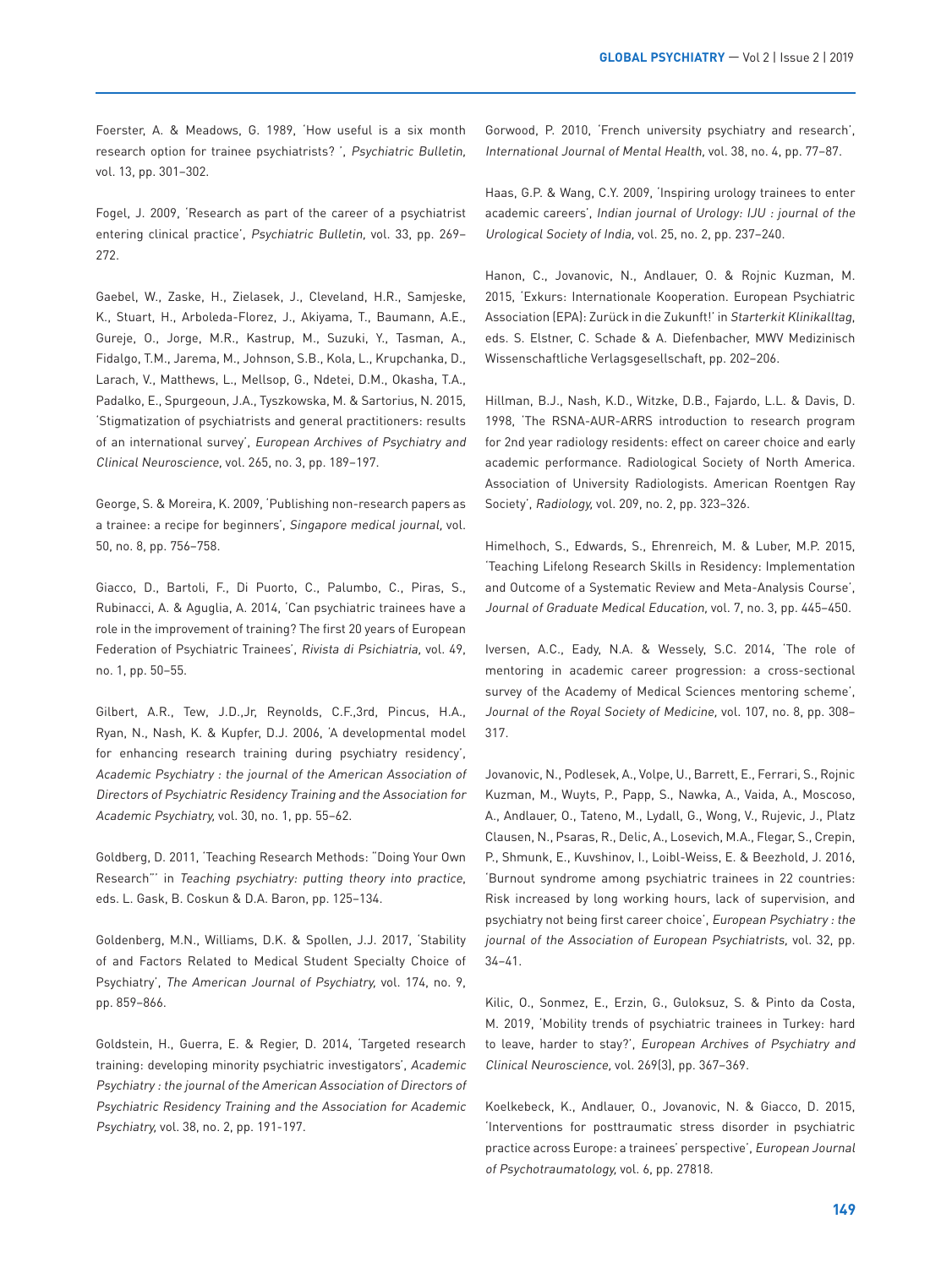Kunik, M.E., Hudson, S., Schubert, B., Nasrallah, H., Kirchner, J.E. & Sullivan, G. 2008, 'Growing our own: a regional approach to encourage psychiatric residents to enter research', Academic Psychiatry : the journal of the American Association of Directors of Psychiatric Residency Training and the Association for Academic Psychiatry, vol. 32, no. 3, pp. 236–240.

Kupfer, D.J., Hyman, S.E., Schatzberg, A.F., Pincus, H.A. & Reynolds, C.F.,3rd 2002, 'Recruiting and retaining future generations of physician scientists in mental health', Archives of General Psychiatry, vol. 59, no. 7, pp. 657–660.

Kupfer, D.J., Schatzberg, A.F., Grochocinski, V.J., Dunn, L.O., Kelley, K.A. & O'Hara, R.M. 2009, 'The Career Development Institute for Psychiatry: an innovative, longitudinal program for physicianscientists', Academic Psychiatry : the journal of the American Association of Directors of Psychiatric Residency Training and the Association for Academic Psychiatry, vol. 33, no. 4, pp. 313–318.

Kuzman, M.R., Andlauer, O., Burmeister, K., Dvoracek, B., Lencer, R., Koelkebeck, K., Nawka, A. & Riese, F. 2017, 'The PsyLOG mobile application: development of a tool for the assessment and monitoring of side effects of psychotropic medication', Psychiatria Danubina, vol. 29, no. 2, pp. 214–217.

Kuzman, M.R., Jovanovic, N., Vidovic, D., Margetic, B.A., Mayer, N., Zelic, S.B., Lasic, D., Nadj, S., Simurina, A.B., Slijepcevic, M.K., Bolanca, M., Skocic, M., Katic, P., Soskic, T. & Plestina, S. 2009, 'Problems in the current psychiatry residency training program in Croatia: residents' perspective', Collegium Antropologicum, vol. 33, no. 1, pp. 217–223.

Kwan, J.M., Daye, D., Schmidt, M.L., Conlon, C.M., Kim, H., Gaonkar, B., Payne, A.S., Riddle, M., Madera, S., Adami, A.J. & Winter, K.Q. 2017, 'Exploring intentions of physician-scientist trainees: factors influencing MD and MD/PhD interest in research careers', BMC Medical Education, vol. 17, no. 1, pp. 115–017–0954–8.

Laliberte, V., Rapoport, M.J., Andrew, M., Davidson, M. & Rej, S. 2016, 'Career interests of Canadian psychiatry residents: what makes residents choose a research career?', Canadian journal of psychiatry. Revue canadienne de psychiatrie, vol. 61, no. 2, pp. 86–92.

Lambert, T.W., Turner, G., Fazel, S. & Goldacre, M.J. 2006, 'Reasons why some UK medical graduates who initially choose psychiatry do not pursue it as a long–term career', Psychological Medicine, vol. 36, no. 5, pp. 679–684.

Ledley, F.D. & Lovejoy, F.H.,Jr 1993, 'Factors influencing the interests, career paths, and research activities of recent graduates

from an academic, pediatric residency program', Pediatrics, vol. 92, no. 3, pp. 436–441.

Lee, T.H., Ognibene, F.P. & Schwartz, J.S. 1991, 'Correlates of external research support among respondents to the 1990 American Federation for Clinical Research survey', Clinical research, vol. 39, no. 2, pp. 135–144.

Lehmann, A.K., Hexeberg, E., Engebraten, O. & Bjugn, R. 1992, 'Research interest and recruitment potential--medical students and research', Tidsskrift for den Norske Laegeforening : tidsskrift for praktisk medicin, ny raekke, vol. 112, no. 17, pp. 2205–2207.

Leibenluft, E., Dial, T.H., Haviland, M.G. & Pincus, H.A. 1993, 'Sex differences in rank attainment and research activities among academic psychiatrists', Archives of General Psychiatry, vol. 50, no. 11, pp. 896–904.

Lewis, S. 1991, 'Training matters. The right stuff? A prospective controlled trial of trainees' Research.', Psychiatric Bulletin, vol. 15, pp. 478–480.

Ley, T.J. & Rosenberg, L.E. 2005, 'The physician-scientist career pipeline in 2005: build it, and they will come', JAMA Psychiatry, vol. 294, no. 11, pp. 1343–1351.

Maric, N.P., Stojiljkovic, D.J., Milekic, B., Milanov, M., Stevanovic, D. & Jasovic-Gasic, M. 2009, 'How medical students in their pre-clinical year perceive psychiatry as a career: the study from Belgrade', Psychiatria Danubina, vol. 21, no. 2, pp. 206–212.

Martimianakis, M.T., McNaughton, N., Tait, G.R., Waddell, A.E., Lieff, S., Silver, I. & Hodges, B. 2009, 'The research innovation and scholarship in education program: an innovative way to nurture education', Academic Psychiatry : the journal of the American Association of Directors of Psychiatric Residency Training and the Association for Academic Psychiatry, vol. 33, no. 5, pp. 364–369.

Mihai, A., Strohle, A., Maric, N., Heinz, A., Helmchen, H. & Sartorius, N. 2006, 'Postgraduate training for young psychiatrists- -experience of the Berlin Summer School', European Psychiatry : the journal of the Association of European Psychiatrists, vol. 21, no. 8, pp. 509–515.

Mitwalli, H.A., Al Ghamdi, K.M. & Moussa, N.A. 2014, 'Perceptions, attitudes, and practices towards research among resident physicians in training in Saudi Arabia', Eastern Mediterranean health journal = La revue de sante de la Mediterranee orientale = al-Majallah al-sihhiyah li-sharq al-mutawassit, vol. 20, no. 2, pp. 99–104.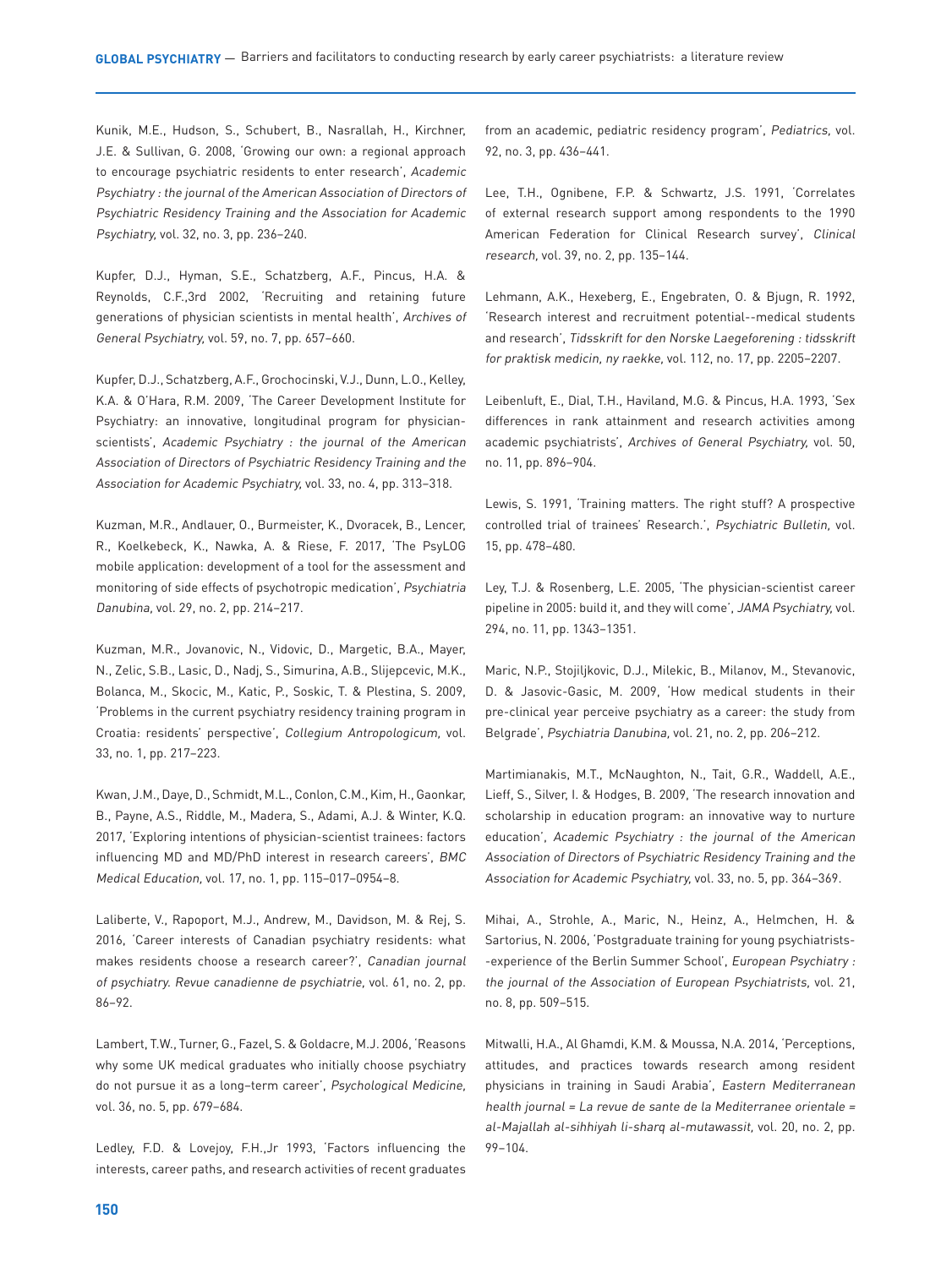Mortlock, A.M., Puzzo, I., Taylor, S., Kumari, V., Young, S., Sengupta, S. & Das, M. 2017, 'Enrichment activities in the medical school psychiatry programme - could this be a key to engaging medical students in psychiatry? A study from a high secure forensic psychiatric UK hospital', BMC Psychiatry, vol. 17, no. 1, pp. 83–017–1236–z.

Mrazek, D.A., Shapiro, T. & Pincus, H.A. 1991, 'Current status of research activity in American child and adolescent psychiatry: II. A developmental analysis by age cohorts', Journal of the American Academy of Child and Adolescent Psychiatry, vol. 30, no. 6, pp. 1003–1008.

Muroff, J.R., Hoerauf, S.L. & Kim, S.Y. 2006, 'Is psychiatric research stigmatized? An experimental survey of the public', Schizophrenia Bulletin, vol. 32, no. 1, pp. 129–136.

Myint, P.K., MacLullich, A.M. & Witham, M.D. 2006, 'The role of research training during higher medical education in the promotion of academic medicine in the UK', Postgraduate Medical Journal, vol. 82, no. 973, pp. 767–770.

Naqvi, H.A. & Khan, M.M. 2007, 'Mapping exercise of mental health research and researchers in Pakistan.', Journal of Pakistan Medical Association, vol. 57, no. 6, pp. 294–297.

Nawka, A., Kuzman, M.R., Giacco, D. & Malik, A. 2010, 'Mental health reforms in Europe: challenges of postgraduate psychiatric training in Europe: a trainee perspective', Psychiatric Services (Washington, D.C.), vol. 61, no. 9, pp. 862–864.

Ng, L., Steane, R., Chacko, E. & Scollay, N. 2017, 'Things I wish I'd known: desiderata for early career psychiatrists', Australasian Psychiatry : bulletin of Royal Australian and New Zealand College of Psychiatrists, vol. 25, no. 1, pp. 78–81.

O'Hara, R., Cassidy–Eagle, E.L., Beaudreau, S.A., Eyler, L.T., Gray, H.L., Giese-Davis, J., Hubbard, J. & Yesavage, J.A. 2010, 'Increasing the ranks of academic researchers in mental health: a multisite approach to postdoctoral fellowship training', Academic Medicine : journal of the Association of American Medical Colleges, vol. 85, no. 1, pp. 41–47.

Olaussen, A., Jennings, P.A., O'Reilly, G., Mitra, B. & Cameron, P.A. 2017, 'Barriers to conducting research: A survey of trainees in emergency medicine', Emergency Medicine Australasia: EMA, vol. 29, no. 2, pp. 204–209.

Pantovic, M., Dunjic-Kostic, B., Ivkovic, M., Damjanovic, A. & Maric, N.P. 2012, 'Identifying challenges in research education among early career psychiatrists', New directions in psychiatry- A forum for European Young Psychiatrists. Poster presentation, Sorrento Italy.

Parmar, A., Sharma, P. & Pal, A. 2016, 'Research by psychiatry residents in Indian scenario: Challenges and opportunities', Asian Journal of Psychiatry, vol. 19, pp. 3.

Patel, V. & Sumathipala, A. 2001, 'International representation in psychiatric literature: survey of six leading journals', The British Journal of Psychiatry : the journal of mental science, vol. 178, pp. 406–409.

Pimm, J. & Galbraith, N. 2016, 'BJPsych Bulletin author mentoring scheme - helping trainees become published authors', British Journal of Psychiatry Bulletin, vol. 40, pp. 29–30.

Pincus, H.A., Haviland, M.G., Dial, T.H. & Hendryx, M.S. 1995, 'The relationship of postdoctoral research training to current research activities of faculty in academic departments of psychiatry', The American Journal of Psychiatry, vol. 152, no. 4, pp. 596–601.

Pinto da Costa, M. 2015, Workforce migration and brain drain in psychiatry trainees. European Psychiatry, vol. V 30, Supplement 1, pp. 89.

Pinto da Costa, M., Giurgiuca, A., Andreou, E., Baessler, F., Banjac, V., Biskup, E., Dragasek, J., El-Higaya, E., Feffer, K., Frydecka, D., Kaaja, J., Kanellopoulos, A., Kilic, O., Marinova, P., Mitkovic-Voncina, M., Molina-Ruiz, R., Palumbo, C., Pantovic-Stefanovic, M., Rakos, I., Stoyanova, M., Tomori, S. & De Picker. L. 2019,'Women, Partners, and Mothers-Migratory Tendencies of Psychiatric Trainees Across Europe', Frontiers in Public Health, vol.7, no. 143. eCollection.

Pinto da Costa, M., Guerra, C., Malta, R., Moura, M., Carvalho, S. & Mendonca, D. 2013, 'Psychiatry training towards a global future: trainees' perspective in Portugal.', Acta Medica Portuguesa, vol. 26, no. 4, pp. 357–360.

Pinto da Costa, M., Oliveira, J. & Abdulmalik, J. 2018, 'Where can early career researchers learn how to peer-review a scientific paper?', European Science Editing, vol. 44, no. 1, pp. 4–7.

Pinto da Costa, M., Giurgiuca, A., Holmes, K., Biskup, E., Mogren, T., Tomori, S., Kilic, O., Banjac, V., Molina-Ruiz, R., Palumbo, C., Frydecka, D., Kaaja, J., El-Higaya, E., Kanellopoulos, A., Amit, B.H., Madissoon, D., Andreou, E., Uleviciute-Belena, I., Rakos, I., Dragasek, J., Feffer, K., Farrugia, M., Mitkovic-Voncina, M., Gargot, T., Baessler, F., Pantovic-Stefanovic, M. & De Picker, L. 2017, 'To which countries do European psychiatric trainees want to move to and why?', European psychiatry : the journal of the Association of European Psychiatrists, vol. 45, pp. 174–181.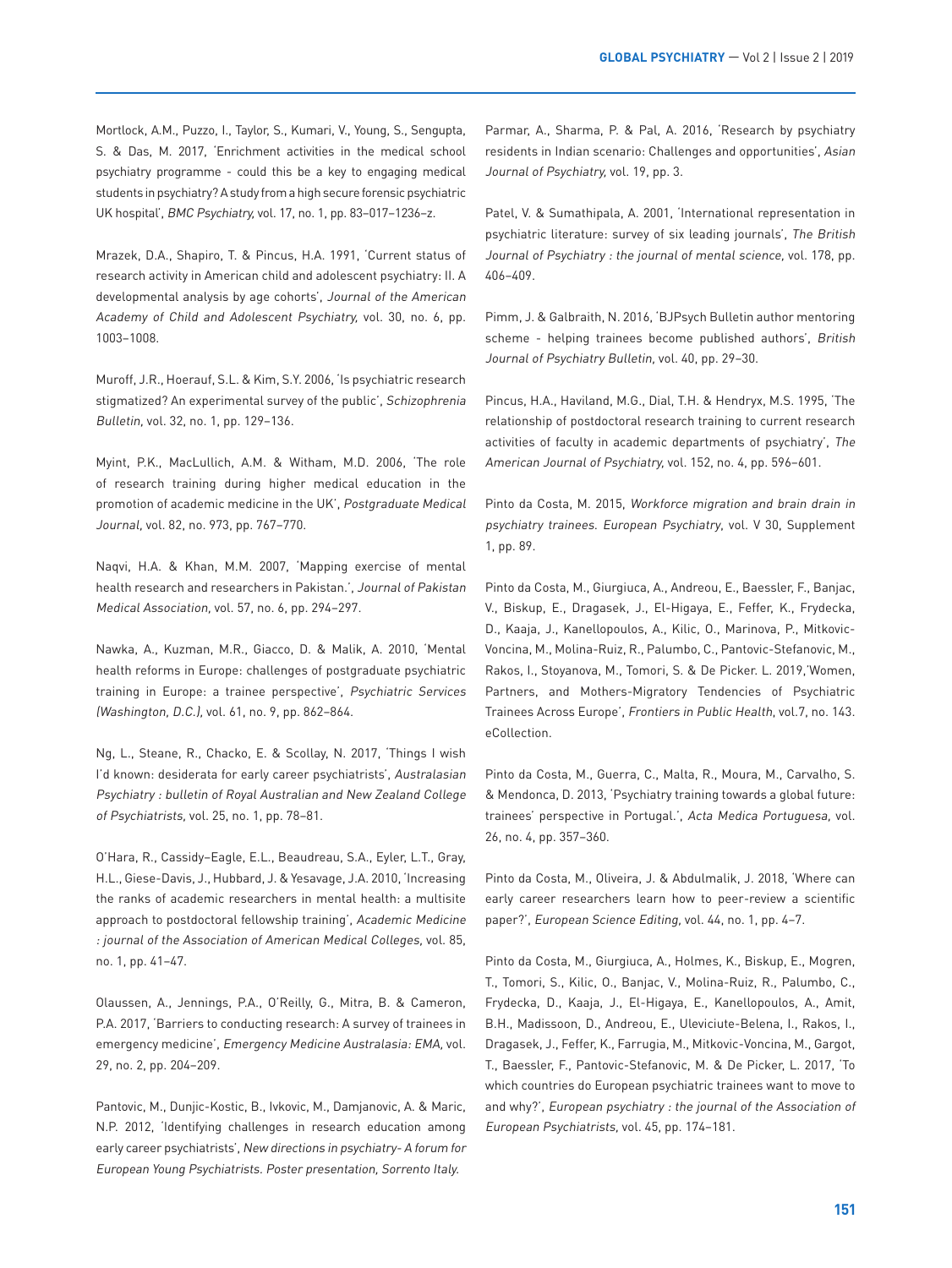Posporelis, S., Sawa, A., Smith, G.S., Stitzer, M.L., Lyketsos, C.G. & Chisolm, M.S. 2014, 'Promoting careers in academic research to psychiatry residents', Academic Psychiatry : the journal of the American Association of Directors of Psychiatric Residency Training and the Association for Academic Psychiatry, vol. 38, no. 2, pp. 185–190.

Reardon, S. 2017, 'US mental-health agency's push for basic research has slashed support for clinical trials', Nature, vol. 546, no. 339.

Remschmidt, H. & van Engeland, H. 2012, Child and Adolescent Psychiatry in Europe: historical development current situation future perspectives, Steinkopff Verlag, Darmstadt.

Reynolds, C.F.,3rd, Lewis, D.A., Detre, T., Schatzberg, A.F. & Kupfer, D.J. 2009, 'The future of psychiatry as clinical neuroscience', Academic Medicine : journal of the Association of American Medical Colleges, vol. 84, no. 4, pp. 446–450.

Riese, F., Pantovic, M., Fiorillo, A., Tasman, A. & Sartorius, N. 2016, 'Building an academic career in psychiatry' in Psychiatry in practice: a guide for early career psychiatrists, eds. A. Fiorillo, U. Volpe & D. Bhugra, Oxford University Press.

Roane, D.M., Inan, E., Haeri, S. & Galynker, I.I. 2009, 'Ensuring research competency in psychiatric residency training', Academic Psychiatry : the journal of the American Association of Directors of Psychiatric Residency Training and the Association for Academic Psychiatry, vol. 33, no. 3, pp. 215–220.

Rosenkranz, S.K., Wang, S. & Hu, W. 2015, 'Motivating medical students to do research: a mixed methods study using Self-Determination Theory', BMC Medical Education, vol. 15, pp. 95– 015–0379–1.

Ross, R.G., Greco-Sanders, L., Laudenslager, M. & Reite, M. 2009, 'An institutional postdoctoral research training program: predictors of publication rate and federal funding success of its graduates', Academic Psychiatry : the journal of the American Association of Directors of Psychiatric Residency Training and the Association for Academic Psychiatry, vol. 33, no. 3, pp. 234– 240.

Sartorius, N. 2018, Association for the improvement of mental health programs. Available: http://aim-mental-health.org/.

Schnitzlein, C.W., Lee, D.J., Wise, J.E. & Warner, C.H. 2015, 'Both Feet In: Maintaining an Academic Focus During the Transition from Residency to a First Military Assignment', Academic Psychiatry : the journal of the American Association of Directors of Psychiatric Residency Training and the Association for Academic Psychiatry, vol. 39, no. 4, pp. 372–375.

Schulze, T.G. & Treichel, K.C. 2002, 'The European Federation of Psychiatric Trainees (EFPT)--an integral part of the European harmonisation of psychiatric education and practise', European Psychiatry : the journal of the Association of European Psychiatrists, vol. 17, no. 5, pp. 300–305.

Sedvall, G.C. 2002, 'Internationalization of psychiatric research - the prospective for the European Association of Psychiatrists', Acta Psychiatrica Scandinavica, vol. 105, no. 5, pp. 321–323.

Silberman, E.K., Belitsky, R., Bernstein, C.A., Cabaniss, D.L., Crisp-Han, H., Dickstein, L.J., Kaplan, A.S., Hilty, D.M., Nadelson, C.C. & Scheiber, S.C. 2012, 'Recruiting researchers in psychiatry: the influence of residency vs. early motivation', Academic Psychiatry : the journal of the American Association of Directors of Psychiatric Residency Training and the Association for Academic Psychiatry, vol. 36, no. 2, pp. 85–90.

Simmons, M., Barrett, E., Wilkinson, P. & Pacherova, L. 2012, 'Trainee experiences of Child and Adolescent Psychiatry (CAP) training in Europe: 2010–2011 survey of the European Federation of Psychiatric Trainees (EFPT) CAP working group', European Child & Adolescent Psychiatry, vol. 21, no. 8, pp. 433–442.

Sonmez, E., Ryland, H., De Picker, L., Pinto Da Costa, M., Gargot, T. & Azvee, Z. 2016, 'Reply to: Research by psychiatry residents in Indian scenario: challenges and opportunities', Asian Journal of Psychiatry, vol. 24, pp. 65-66.

Stanley, I.H., Hom, M.A., Chu, C. & Joiner, T.E. 2017, 'Increasing Research Productivity and Professional Development in Psychology With a Writing Retreat', Scholarship of Teaching and Learning in Psychology, vol. 3, no. 3, pp. 249–256.

Stein, J.A., Althoff, R., Anders, T., Davison, Y., Edwards, S., Frosch, E., Horst, R., Hudziak, J.J., Hunt, J., Joshi, S.V., Kitts, R.L., Larson, J., Leckman, J., O'Brien, J., Lowenhaupt, E., Pruitt, D., Malloy, E., Martin, A., Partner, A., Sarles, R., Sikich, L., Wells, L. & Kolevzon, A. 2013, 'Does early mentorship in child and adolescent psychiatry make a difference? The Klingenstein Third-Generation Foundation Medical Student Fellowship Program', Academic Psychiatry : the journal of the American Association of Directors of Psychiatric Residency Training and the Association for Academic Psychiatry, vol. 37, no. 5, pp. 321–324.

Strauss, G.D., Yager, J. & Offer, D. 1980, 'Research training in psychiatry: a survey of current practices', The American Journal of Psychiatry, vol. 137, no. 6, pp. 727–729.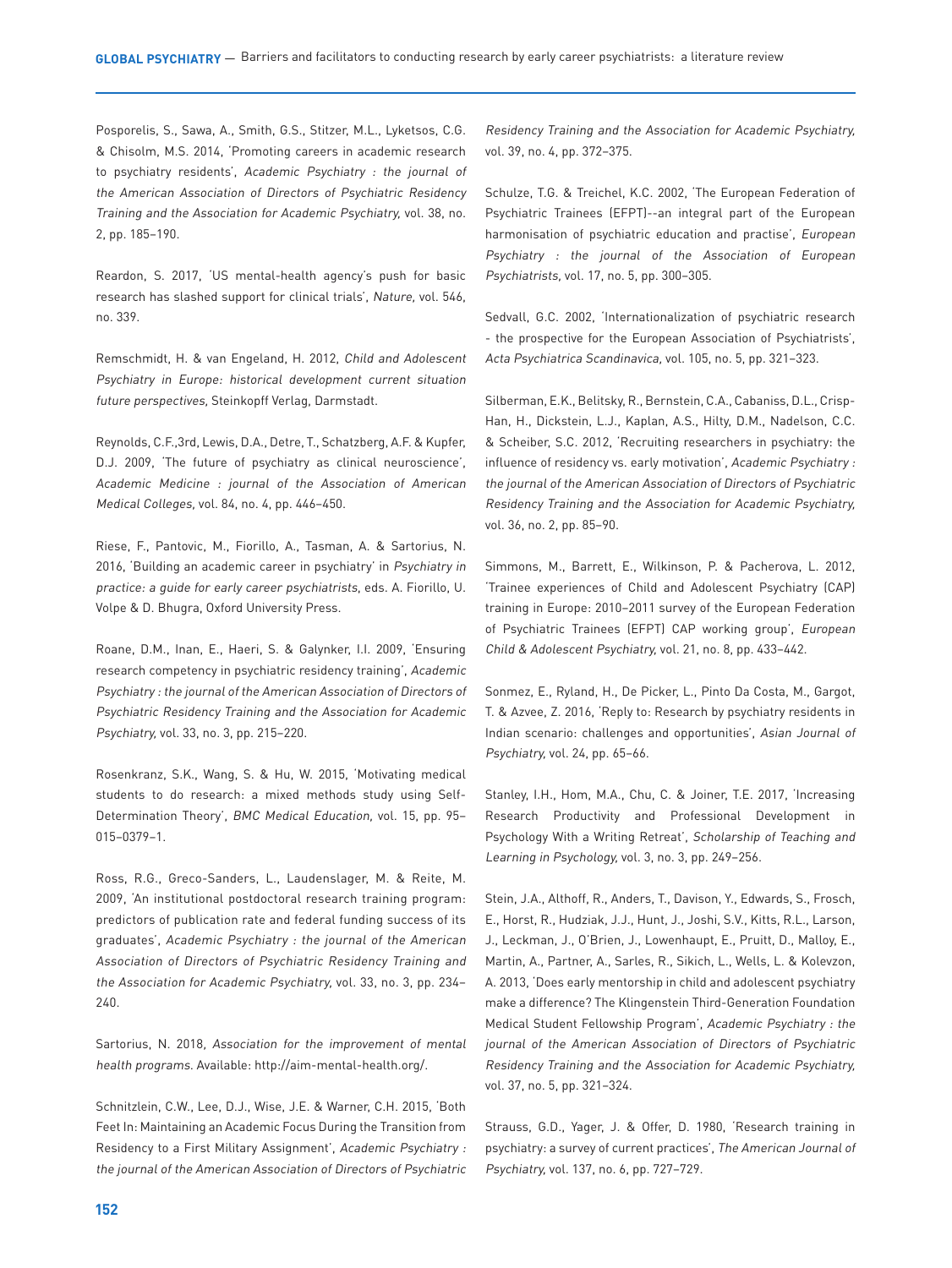Strydom, A. & Higgins, N. 2004, 'Are dedicated research posts of value to psychiatry trainees?', Psychiatric Bulletin, vol. 28, pp. 260–263.

The Royal College of Physicians and Surgeons of Canada. 2019, CanMEDS. Available: http://www.royalcollege.ca/rcsite/canmeds/ framework/canmeds-role-scholar-e.

Tieniber, A.D. & Readdy, W.J. 2016, 'Remodeling neuroscience education in medical student training: how early exposure and mentorship are promoting student interest in neurology and neurosurgery', Neural regeneration Research, vol. 11, no. 7, pp. 1064–1066.

Toot, S., Orrell, M., Rymaszewska, J. & Ihl, R. 2012, 'A survey of geriatric psychiatry training across Europe', International Psychogeriatrics / IPA, vol. 24, no. 5, pp. 803–808.

Torous, J. & Padmanabhan, J. 2014, 'Research by residents: Obstacles and opportunities', Asian Journal of Psychiatry, vol. 1, pp. 81–82.

Tsai, A.C., Ordonez, A.E., Reus, V.I. & Mathews, C.A. 2013, 'Eleven-year outcomes from an integrated residency program to train research psychiatrists', Academic Medicine : journal of the Association of American Medical Colleges, vol. 88, no. 7, pp. 983–988.

van Effenterre, A. 2011, 'Education and training of young psychiatrists: is there time for research?', L'Encephale, vol. 37, no. 3, pp. 159–161.

van Effenterre, A., Hanon, C. & Llorca, P.M. 2014, 'Survey among academic teachers about psychiatric training in France', L'Encephale, vol. 40, no. 3, pp. 208–215.

van Schalkwyk, G.I., Katz, R.B., Resignato, J., van Schalkwyk, S.C. & Rohrbaugh, R.M. 2016, 'Effective Research Mentorship for Residents: Meeting the Needs of Early Career Physicians', Academic psychiatry : the journal of the American Association of Directors of Psychiatric Residency Training and the Association for Academic Psychiatry, vol. 41, no. 3, pp. 326–332.

Vidyasagar, D. 2007, 'Integrating international medical graduates into the physician-scientist pool: solution to the problem of decreasing physician-scientists in the United States', Journal of Investigative Medicine : the official publication of the American Federation for Clinical Research, vol. 55, no. 8, pp. 406–409.

Volpe, T., Boydell, K.M. & Pignatiello, A. 2013, 'Choosing child and adolescent psychiatry: factors influencing medical students', Journal of the Canadian Academy of Child and Adolescent Psychiatry = Journal de l'Academie canadienne de psychiatrie de l'enfant et de l'adolescent, vol. 22, no. 4, pp. 260–267.

Wasser, T., Richards, M., Radhakrishnan, R. & Freedman, R. 2016, 'The American Journal of Psychiatry Residents' Journal: Training the Next Generation of Academic Psychiatrists', The American Journal of Psychiatry, vol. 173, no. 5, pp. 461–464.

Whiteford, H.A., Degenhardt, L., Rehm, J., Baxter, A.J., Ferrari, A.J., Erskine, H.E., Charlson, F.J., Norman, R.E., Flaxman, A.D., Johns, N., Burstein, R., Murray, C.J. & Vos, T. 2013, 'Global burden of disease attributable to mental and substance use disorders: findings from the Global Burden of Disease Study 2010', Lancet, vol. 382, no. 9904, pp. 1575–1586.

Williams, C.J. & Curran, S. 1998, 'Research by senior registrars in psychiatry: Lessons to be learned for the specialist registrar grade.', Psychiatric Bulletin, vol. 22, pp. 102–104.

Yager, J., Waitzkin, H., Parker, T. & Duran, B. 2007, 'Educating, training, and mentoring minority faculty and other trainees in mental health services research', Academic psychiatry : the journal of the American Association of Directors of Psychiatric Residency Training and the Association for Academic Psychiatry, vol. 31, no. 2, pp. 146–151.